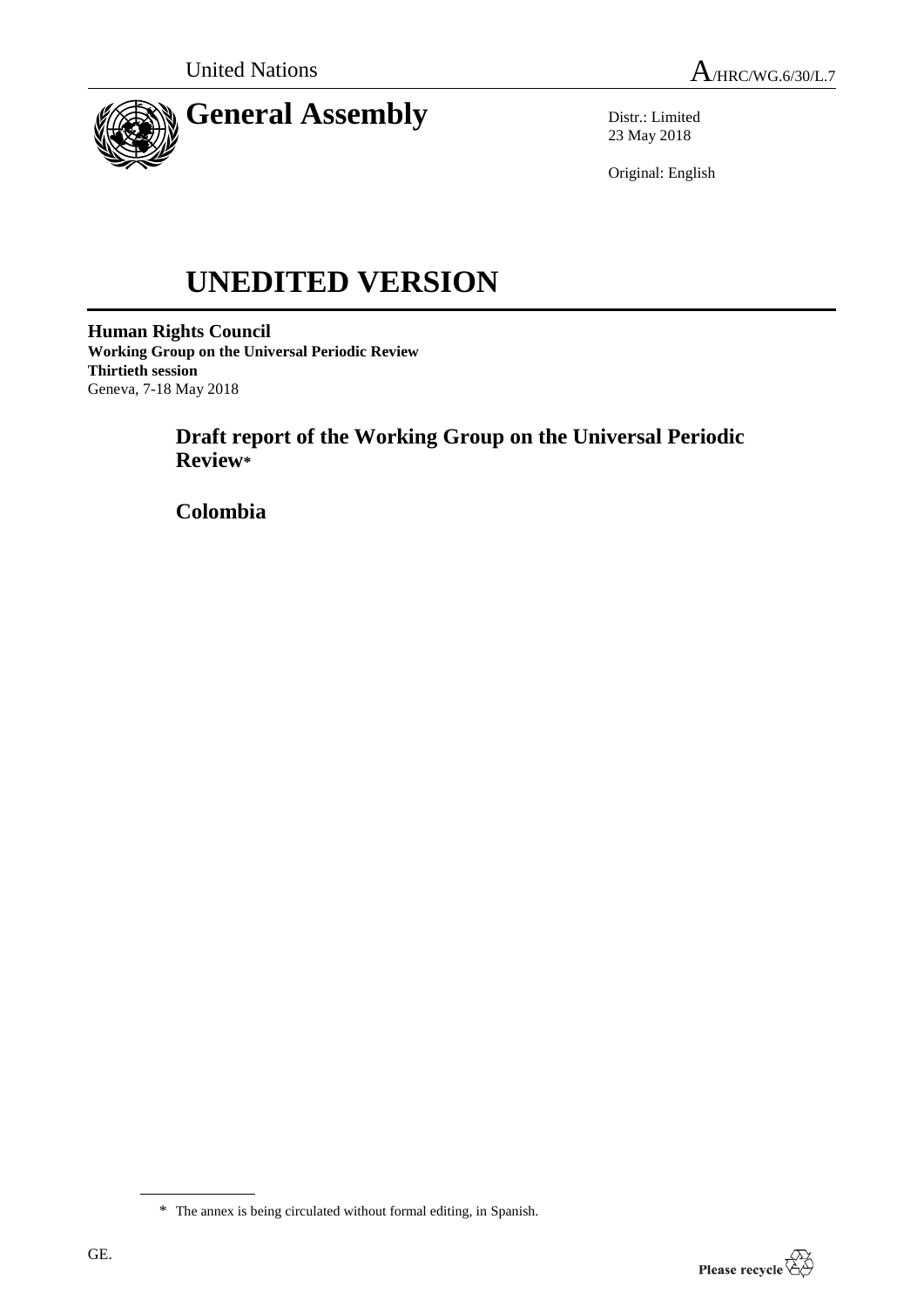## **Introduction**

1. The Working Group on the Universal Periodic Review, established in accordance with Human Rights Council resolution 5/1, held its thirtieth session from 7 to 18 May 2018. The review of Colombia was held at the  $7<sup>th</sup>$  meeting, on  $10<sup>th</sup>$  May 2018. The delegation of Colombia was headed by H.E Guillermo Rivera Flores, Minister of Interior. At its 14<sup>th</sup> meeting, held on 15<sup>th</sup> May 2018, the Working Group adopted the report on Colombia.

2. On 10 January 2018, the Human Rights Council selected the following group of rapporteurs (troika) to facilitate the review of Colombia: Australia, Panama and Qatar.

3. In accordance with paragraph 15 of the annex to Human Rights Council resolution 5/1 and paragraph 5 of the annex to Council resolution 16/21, the following documents were issued for the review of Colombia:

(a) A national report submitted/written presentation made in accordance with paragraph 15 (a) (A/HRC/WG.6/30/COL/1);

(b) A compilation prepared by the Office of the United Nations High Commissioner for Human Rights (OHCHR) in accordance with paragraph 15 (b) (A/HRC/WG.6/30/COL/2);

(c) A summary prepared by OHCHR in accordance with paragraph 15 (c) (A/HRC/WG.6/30/COL/3).

4. A list of questions prepared in advance by Belgium, Brazil, Chile, Germany, Liechtenstein, Portugal, Slovenia, Sweden and United Kingdom of Great Britain and Northern Ireland was transmitted to Colombia through the troika. These questions are available on the website of the universal periodic review.

## **I. Summary of the proceedings of the review process**

## **A. Presentation by the State under review**

5. The head of the delegation referred to the importance of participation in the Universal Periodic Review third cycle to share the advances and challenges of the country. He highlighted the work done with civil society organizations, the Ombudsman's Office and the United Nations System, and thanked the support received from the international community.

6. He acknowledged that peace was the best policy in order to ensure human rights, and pointed out that the Peace Agreement signed in 2016 was a milestone in this regard. He highlighted the participation of the victims, the gender and ethnic approach, as well as, having obtained the exit of and attention to minors during the negotiation process. He referred to the dialogues that were held with the ELN.

7. With the end of the conflict, cases of kidnapping, disappearance, recruitment, displacement and the number of victims of antipersonnel mines had diminished. He noted that 2017 had been the year with the lowest homicide rate during the last 42 years. He mentioned the advances in humanitarian demining, and that a third of the municipalities had been decontaminated.

8. He highlighted the abandonment of arms by the FARC and the reincorporation of 12,000 ex-combatants, as well as the linking of 69,000 families to programs to replace illicit crops. He noted the inclusion of the FARC as a political party in the parliamentary elections of March 2018, with the largest electoral participation in history (48%). The issuance of the Statute of the Opposition was highlighted.

9. He firmly recognized that the attacks against human rights defenders and social leaders continued to be a great challenge, rejecting any act of violence against them, and recognizing the importance of their work in the construction of peace. He presented the actions taken in the area of prevention and protection, among which he mentioned the renewed Early Warning System, the Collective Protection Route, the National Commission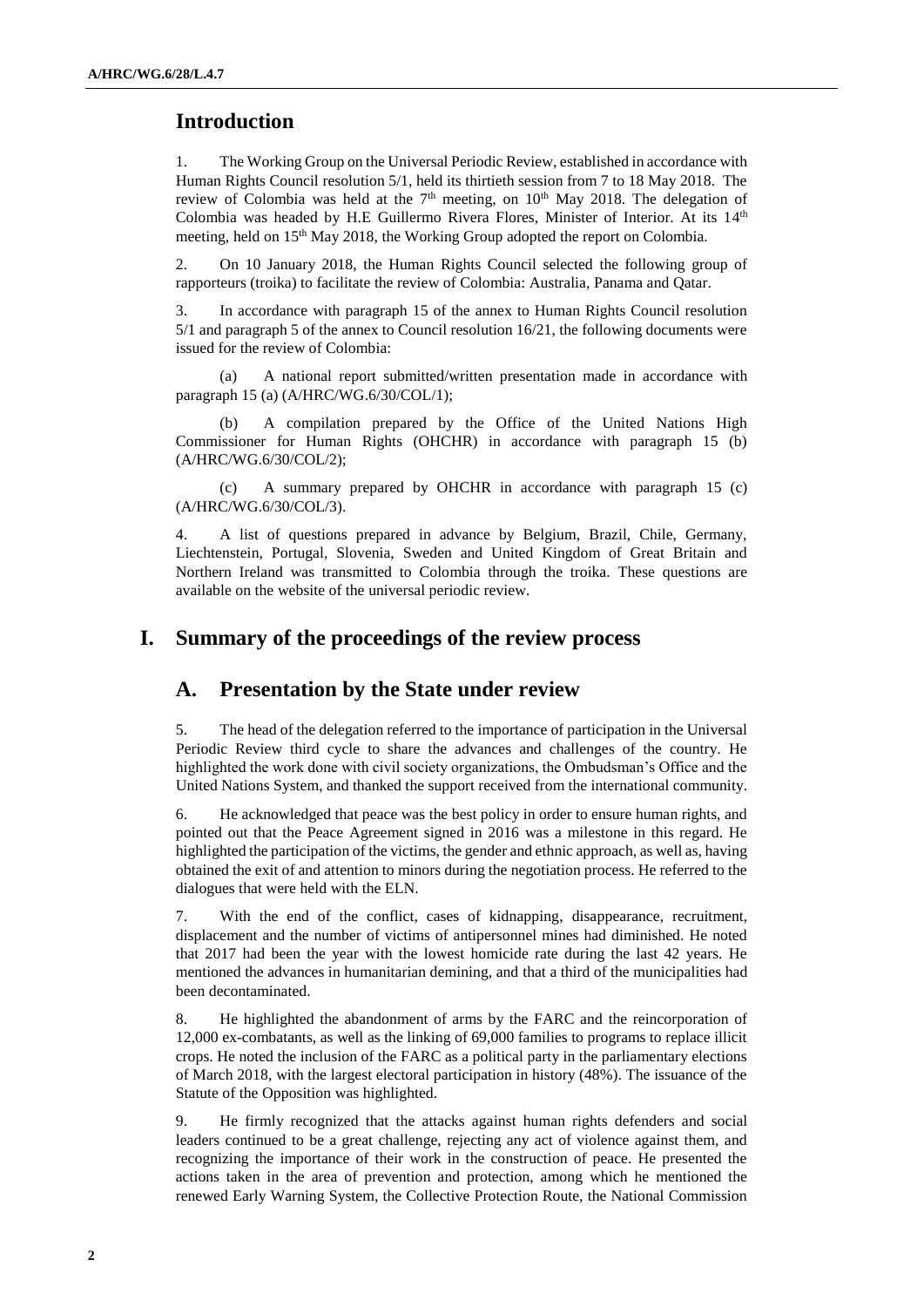of Security Guarantees and the Special Investigation Unit for the Dismantling of Criminal Organizations and Conduct of the General Attorney's office. Nearly 4000 human rights defenders, 60% in rural areas, had received protection through the National Prevention and Protection Program.

10. Colombia shared its figures on poverty reduction: in the last 8 years 5 million people had come out of poverty and 8 million children had access to free education in public schools. He also indicated a commitment to comply with the Sustainable Development Goals.

11. Colombia recognized challenges in issues such as forced displacement, recruitment of children by illegal armed actors, collective reparation of victims, investigation and punishment of those responsible for human rights violations and violence against women. The State's commitment was to continue working on these challenges.

#### **B. Interactive dialogue and responses by the State under review**

12. During the interactive dialogue, 86 delegations made statements. Recommendations made during the dialogue are to be found in section II of the present report.

13. Turkey reminded the importance of the Peace Agreement as a roadmap to address human rights issues in a comprehensive way. It stressed that land issues were of utmost importance to tackle the root causes of violence.

14. Ukraine welcomed the adoption of the National Strategy to Combat Trafficking in Persons as well as the Attorney General's Office Strategic Plan for 2016 -2020 to combat murder, sexual and domestic violence.

15. United States raised concerns with the extrajudicial killings and the limited accountability for human rights violations and abuses. It mentioned the attacks on afrodescendant and indigenous leaders and requested the prosecution of those responsible for "false positive" killings.

16. Uruguay praised the progress achieved in the talks with FARC and encouraged prioritization of humane, technical and financial and human resources to implement the Peace Agreement in accordance with the principles of transparency, participation and accountability.

17. The Bolivarian Republic of Venezuela urged due compliance with the Peace Agreement to put an end to a conflict that has caused thousands of death during cruel war that lasted for more than 50 years.

18. Zambia commended Colombia's promotion and protection of human rights mentioning the ratification of the Convention on the Rights of Persons with Disabilities.

19. Algeria congratulated Colombia's determination to build a sustainable and lasting peace through the 2016 Peace Agreement. It welcomed human rights mainstreaming in trade issues as well as due diligence in the economic sector.

20. Angola reiterated that since its last UPR of 2013, Colombia has bolstered its legislative framework in view of protecting and guaranteeing the rights of all, in particular through legal texts relating to human rights and humanitarian law.

21. Argentina commended the Peace Agreement and the establishment of the Commission on Truth, Coexistence and Non-Repetition. It commended Colombia's efforts to combat impunity.

22. Australia was concerned by the targeted killing and harassment of community leaders, human rights defenders and witnesses in criminal proceedings related to human rights violations. It welcomed the establishment of the Victims and Land Restitution Special Unit.

23. Austria welcomed the signature of the Peace Agreement and the establishment of a Special Investigative Unit by the General Prosecutor's Office. It remained concerned by the failure to fully implement the rights to truth, justice, reparations and guarantees of nonrepetition.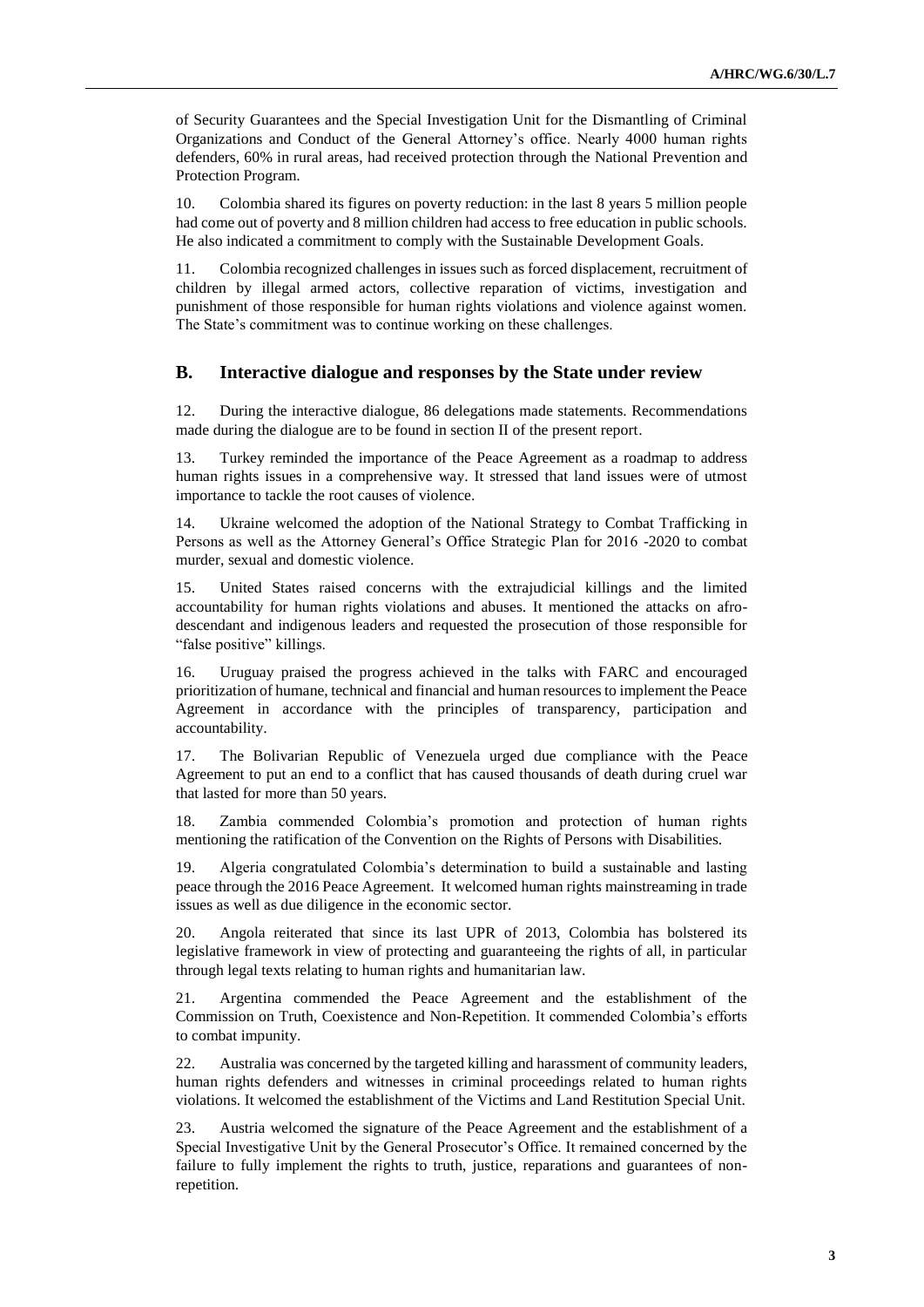24. Azerbaijan commended Colombia's accession to the 1961 Convention on the Reduction of Statelessness and the implementation of the National Strategy for Guaranteeing Human Rights 2014-2034.

25. Belgium praised the positive steps taken to implement the accepted recommendations from the second UPR cycle and encouraged additional measures to strengthen human rights protection.

26. Bhutan commended Colombia's comprehensive UPR report and welcomed the 2016 Peace Agreement and the National Strategy for Guaranteeing Human Rights 2014-2034.

27. The Plurinational State of Bolivia shared its concerns about the attacks on human rights defenders and social leaders. While welcoming the Victims and Land Restitution Act, it requested information about the collective reparation process.

28. Botswana noted the efforts made to implement the accepted recommendations from the previous UPR cycle. It commended the National Development Plan 2014-2018 and the National Strategy for Guaranteeing Human Rights 2014-2034.

29. Brazil acknowledged the commitments of the authorities at the highest level through a transparent and constructive dialogue on human rights. It congratulated the adoption of the Peace Agreement that includes a broad human rights perspective.

30. Canada welcomed the progress made in implementing the 2016 Peace Agreement and on human rights. However, it continued to be concerned with the high-level corruption and its considerable impacts on the ability of citizens to fully enjoy their social, political and economic rights.

31. Chile inquired about the measures taken to protect LGBTI. It also requested information about the steps undertaken by the State to protect of human rights defenders and the means anticipated to increase their effectiveness.

32. China congratulated Colombia for the positive progresses of the peace process. It commended efforts to protect the rights of vulnerable groups such as women, children, the elderly and people with disabilities.

33. Congo welcomed the signing of the 2016 peace agreement, as well as the elaboration, following a participatory process, of a national strategy for the protection of human rights. It noted with satisfaction Colombia's commitment to implement the international decade for people of African descent.

34. Costa Rica wished Colombia success in the implementation of the peace agreement, particularly the Integrated System of Truth, Justice, Reparation and Non-Repetition. It expressed concern for the increase of killings of human rights defenders and community leaders.

35. Côte d'Ivoire welcomed the adoption of several laws aimed at strengthening the protection of human rights. It congratulated Colombia for its commitment to advance the peace process and invited it to apply diligently the peace agreement.

36. Croatia welcomed the launching of a programme to prevent the recruitment and use of children and adolescent by armed groups and asked the Government to make sure that child combatants were treated as victims.

37. Cuba highlighted the responsibility of the international community in guaranteeing the respect of the peace agreement and underlined to need to support the peace negotiations with the National Liberation Army.

38. Cyprus welcomed the signing of the Peace Agreement and considered it a solid base to address Colombia's structural human rights challenges. It also encouraged Colombia to intensify efforts against discrimination of women and persons with disabilities.

39. Czechia appreciated Colombia's efforts in several human rights areas, such as the launch of specialized programmes to prevent forced recruitment of children into armed groups or steps taken to recognise the rights of LGBTI persons.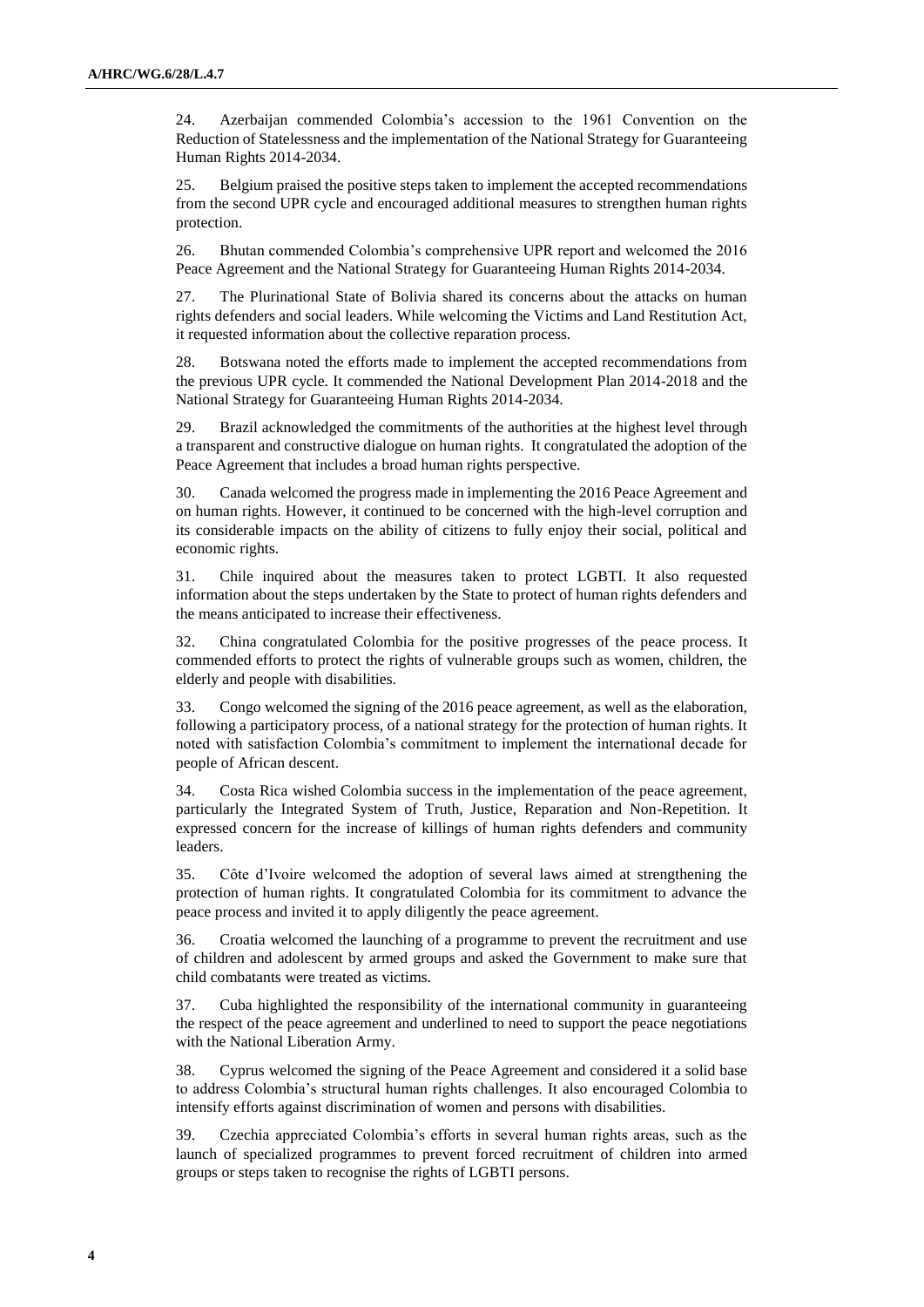40. Denmark congratulated Colombia for the Peace Agreement and the positive steps towards reconciliation. It highlighted the importance of sexual and reproductive health rights of women and girls.

41. Honduras welcomed the signature of the Peace Agreement and negotiations between the Colombian Government and ELN towards a lasting peace, and hailed efforts to improve living standards of Afrocolombians, indigenous peoples and women.

42. Ecuador welcomed the efforts of Colombia to implement the recommendations received in the second UPR cycle and highlighted the inclusion of person with disabilities in social programmes.

43. Egypt noted the efforts made by the Government of Colombia during the last period since the signing of the Peace Agreement in incorporating human rights in the National Development Plan 2014-2034.

44. El Salvador congratulated Colombia on the adoption of the Peace Agreement and highlighted the establishment of the National Council for Peace, Reconciliation, and Coexistence. It also commended the efforts to include gender issues in post conflict policies.

45. Equatorial Guinea welcomed the Peace Agreement, which had led to a substantial decrease of violence indicators, as well as the provisions on the protection of children. It also welcomed the adoption of the Children and Adolescent Code.

46. Finland thanked Colombia for the important work done to improve the human rights situation in the country. It noted remaining challenges in the implementation of laws, including in relation to sexual and gender-based violence and the full protection of human rights defenders.

47. The delegation highlighted the implementation of the Integral System of Truth, Justice and Reparation and Non-Repetition, integrated by a Special Jurisdiction and an Investigation and Accusation Unit, with an extrajudicial component constituted by the Unit for the Search for Disappeared Persons and the Commission for the Clarification of the Truth. The fact that the System did not contemplate amnesty for crimes against humanity and war crimes was highlighted.

48. Information was provided on measures to reduce prison overcrowding, as well as on health care, home detention, and the incorporation of a differential approach to care for the population deprived of liberty.

49. With respect to the victims of the conflict, the delegation stated that nearly 3,000,000 had received some measure of reparation, and recognized the challenge of repairing more than 600 collective subjects. 89% of the victims were displaced, of which close to 4,000.000 had received humanitarian assistance, 500,000 had overcome their vulnerability and 67,000 families had achieved return or relocation.

50. Regarding the issue of land, more than 300,000 properties were returned to their owners and judges must define ownership of 500,000 hectares. Progress was made in guaranteeing the rights of Afro-Colombian communities and more than 50 indigenous peoples, through the formalization, protection and restitution of land. 4 million hectares were given to farmers, 53% for rural women, complying with the content of the Agreement.

51. The delegation noted that 2,423 investigations were carried out for deaths illegitimately presented as casualties in combat, with 5,106 soldiers processed, including 134 colonels. To date, 1,683 members of the Armed Forces had been convicted. The clarification of cases had increased: against homicides and threats against human rights defenders in the last two years, 261 cases were received and 41% had been clarified; in union matters, the percentage was doubled; regarding journalists the advance was of 75%; in relation to homicides of ex-combatants of the FARC-EP and relatives (58 cases), there was an advance of 37%. Regarding intrafamily violence and human trafficking, there were also positive results.

52. The General Attorney's Office, as a part of its institutional strengthening, had increased presence and access to justice in 151 municipalities and, in addition, had consolidated a report addressed to the Special Jurisdiction for Peace of cases of sexual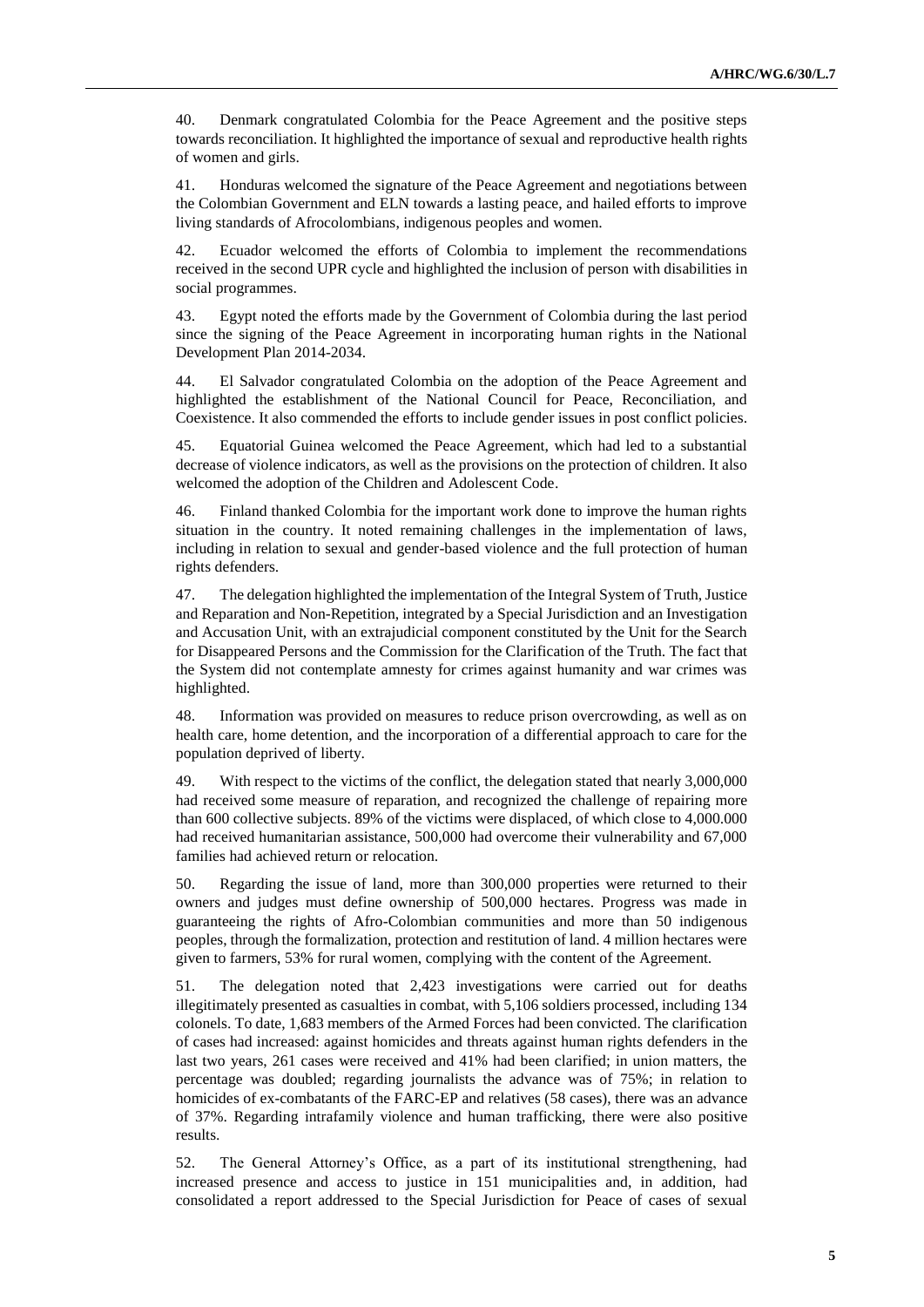violence in the context of the armed conflict. Regarding the use of children in the commission of crimes, more than 500 convictions had been processed. In the area of enforced disappearance, 8,990 bodies had been recovered, 4,296 duly identified and handed over to their families. The plan for the effective investigation and prosecution of civil third parties and state agents linked to illegal armed actors, including financing, was implemented.

53. The Military Forces and the Police continue their efforts to maintain a culture of respect for human rights through the Integral Policy of Human Rights and International Humanitarian Law: with education in ethnic and cultural diversity and accompaniment of legal advisers for police and military operations. It noted that there was a Sectoral Policy with a gender focus within the Forces.

54. France noted that the 2016 Peace Agreement addressed many recommendations received by Colombia in the previous UPR and offered support to continue such efforts.

55. Gabon welcomed the signing of the 2016 Peace Agreement, the involvement of women in its negotiations and the integration of the perspective of gender in the master plan for its implementation.

56. Georgia positively noted the ratification of the Convention on the Rights of Persons with Disabilities and encouraged Colombia to strengthen its national legal framework to advance the protection of the rights of persons with disabilities.

57. Germany appreciated the victims-centred and human rights based approach of the final Peace Accord between the Colombian Government and the Revolutionary Armed Forces of Colombia (FARC-EP).

58. Ghana commended Colombia on its National Development Plan for 2014 – 2018 and the development of the National Strategy for Guaranteeing Human Rights 2014 – 2034. It also commended the key role played by women in the peace process.

59. Guyana congratulated Colombia on the successful signing of the 2016 Peace Agreement. It noted with appreciation the Government's commitment to advance human rights-based programmes across all sectors.

60. Haiti noted the progress made by Colombia since the last UPR and highlighted that the signing of the 2016 Peace Agreement constituted a guarantee for the effective enjoyment of human rights.

61. The Holy See emphasized the importance of the Peace Agreement. It stressed the need to work towards reintegrating former combatants, especially children, and to offer true justice and reparation to all victims.

62. Dominican Republic congratulated Colombia for the signing of the Peace Agreement.

63. Iceland congratulated Colombia on the signing of the Peace Agreement that had ended over five decades of armed conflict. It further welcomed decisions to approve equal marriage and adoption by same-sex couples.

64. India appreciated Colombia's efforts to pursue peacebuilding and work to develop a framework plan for implementing the Peace Agreement, which would significantly further peace, security, human rights and equitable justice for all.

65. Indonesia welcomed ongoing legal reforms and commended Colombia on a number of developments since the second cycle UPR review, such as the National Development Plan and the National Strategy for Combating Human Trafficking.

66. Iraq welcomed the steps taken by the Government of Colombia in the framework of comprehensive policies and institutional system for the promotion and protection of human rights.

67. Ireland acknowledged the landmark achievement of the Peace Agreements. However, it expressed concern about the troubling increase in attacks on human rights defenders and social leaders, urging Colombia to strengthen the rule of law.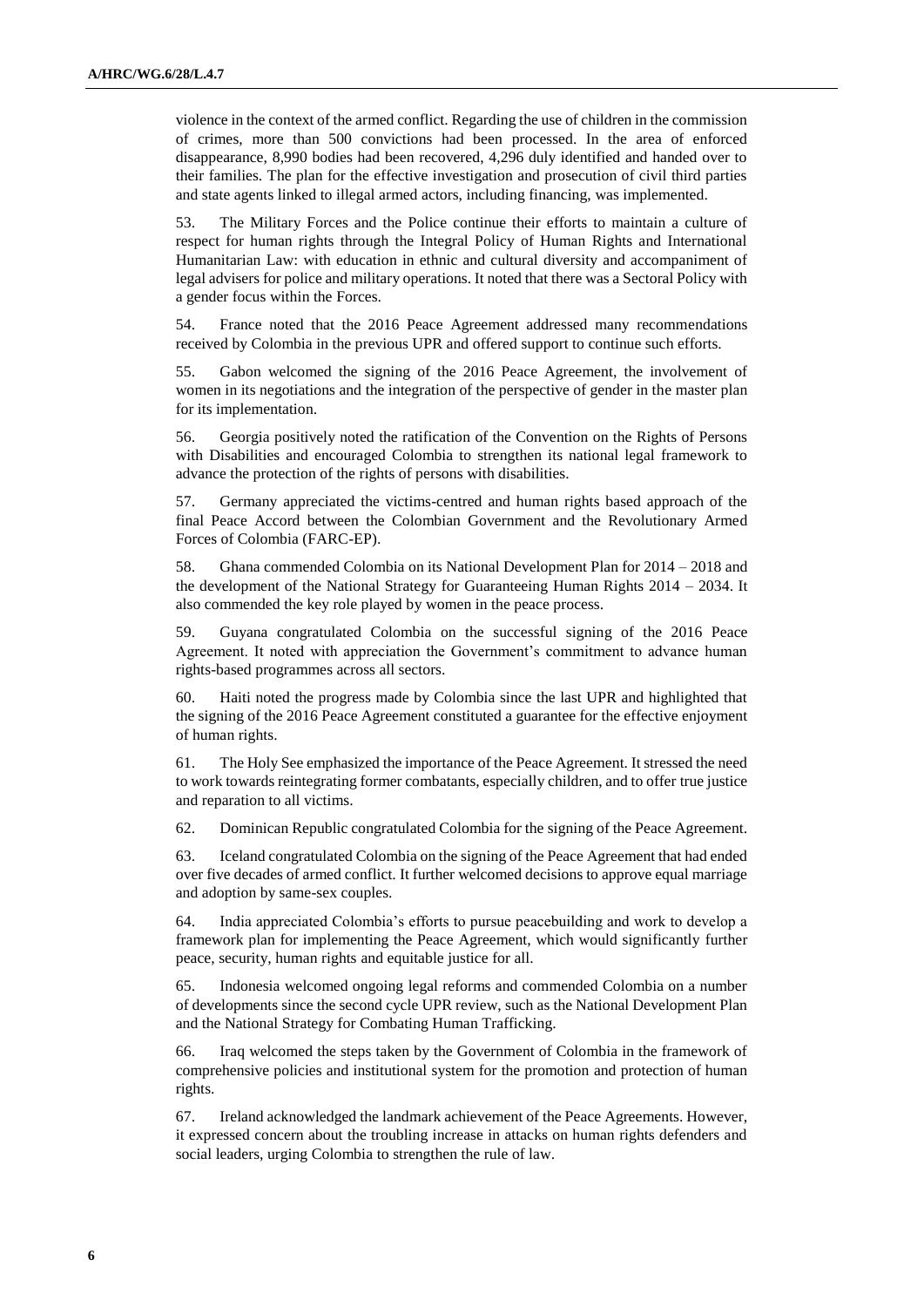68. Italy expressed particular appreciation for the inclusion in Colombia's National Development Plan 2014-2018, "United for a New Country", of guidelines and strategies for consolidating peace and equity and achieving better quality education.

69. The Lao People's Democratic Republic welcomed Colombia's commitment to a 20 year National Strategy for Guaranteeing Human Rights for 2014-2034 and hailed the adoption of the National Public Policy on Gender for Women.

70. Lebanon congratulated Colombia on the conclusion of the final agreement to end armed conflict and establish lasting, stable peace in the country. That guaranteed effective implementation of human rights, especially for conflict victims.

71. Malaysia urged the Colombian Government to continue to effectively implement the Peace Agreement. It appreciated women's active involvement in the peace progress and welcomed the related establishment of a subcommittee on gender

72. The Maldives welcomed the Government's efforts to cooperate with civil society for the effective promotion and protection of human rights. It further commended the Government for signing the final agreement with the FARC-EP.

73. Mexico welcomed Colombia's tireless efforts to promote peace and wished it every success in implementing the agreements signed with the FARC. It further commended Colombia on accepting a large influx of Venezuelan immigrants.

74. Montenegro acknowledged ongoing governmental efforts to protect human rights defenders but was concerned by persistent widespread impunity for such attacks. It therefore called on Government to strengthen protection afforded human rights defenders.

75. Morocco welcomed the new comprehensive policy for human rights and international humanitarian law and the related monitoring mechanism. It further appreciated the gender focus, as reflected by women's participation in the peace process.

76. Myanmar appreciated Colombia's positive efforts to reinforce humanitarian demining and promote mine risk awareness. It urged further promotion of mine clearance through cooperation with humanitarian demining organizations and the United Nations Mine Action Service.

77. Namibia welcomed recent human rights initiatives, notably the signing and implementation of the Peace Agreement, the National Strategy for Guaranteeing Human Rights 2014-2034 and the National Action Plan on Business and Human Rights.

78. Nepal congratulated Colombia on the historic Peace Agreement signed in 2016. It further appreciated Colombia's continuous efforts to protect human rights through various measures, particularly welcoming the National Strategy for Guaranteeing Human Rights.

79. The Netherlands congratulated Colombia on the successful demobilization and disarmament of the FARC, which had helped end the decade-long armed conflict. Although the Peace Agreement was ambitious, many challenges hampered its full implementation.

80. Niger congratulated the Colombian Government on its efforts to reach a peace agreement with the FARC, making it possible to end a long-running conflict and creating a new momentum for peace and stability.

81. Nigeria welcomed Colombia's adoption of the National Strategy to combat human trafficking, the National Public Policy on Gender Equality for Women and the Comprehensive Plan to Guarantee Women a Life Free from Violence.

82. Norway commended the peace efforts of the Colombian government with the FARC and the ELN, which represents a unique opportunity to strengthen the human rights situation in Colombia.

83. Paraguay stated that signing and progressive implementation of the "Final Agreement for the Termination of the Conflict and the Construction of a Stable and Lasting Peace" allowed Colombia to send a message of peace and reconciliation to the Human Rights Council and the world.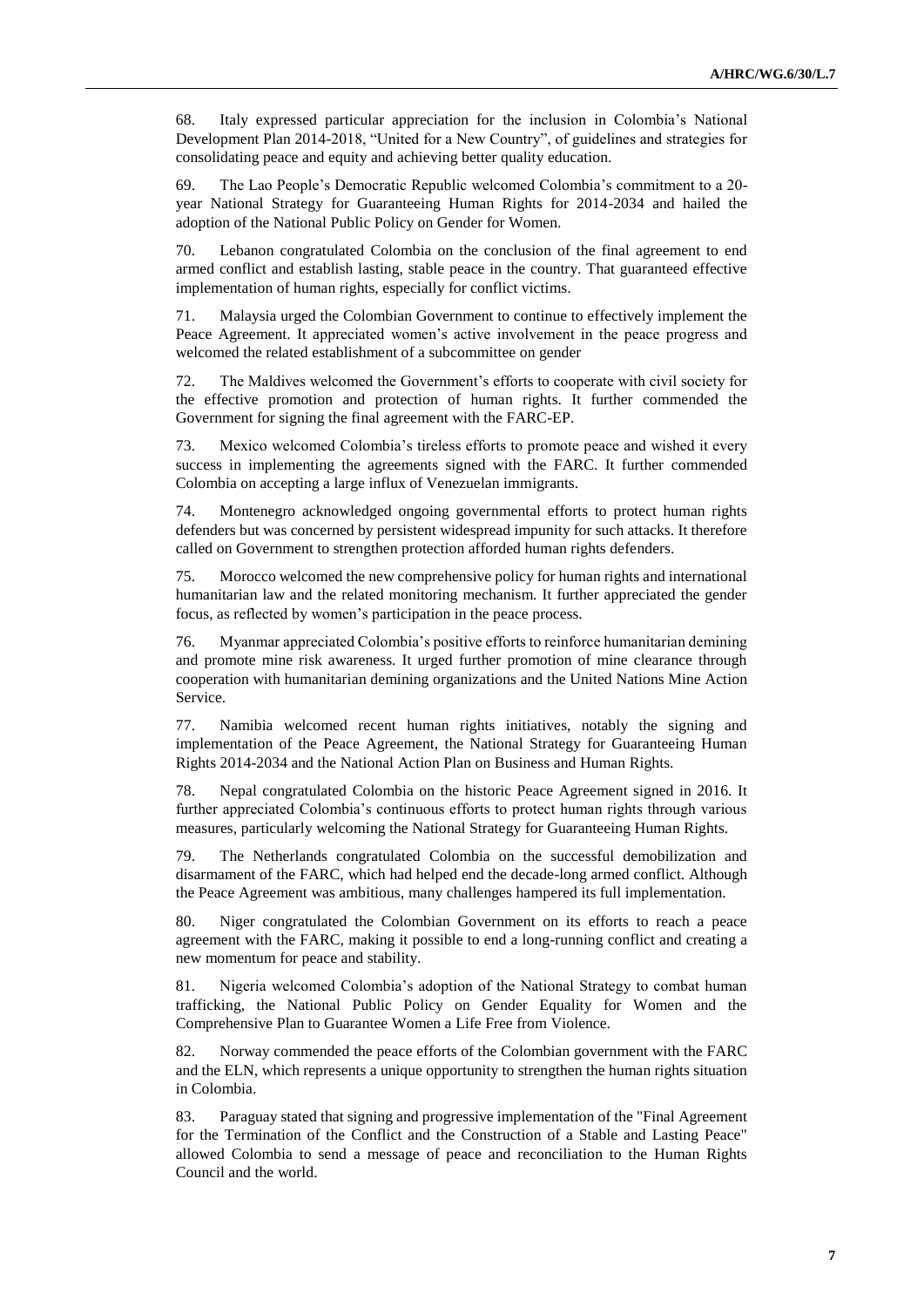84. The delegation highlighted that Colombia had a policy for guaranteeing the rights of LGBT persons, and protection actions in favour of the population with disabilities. The right to prior consultation (6,000 processes) had been guaranteed to ethnic communities. The National Strategy for the Fight against Trafficking in Persons was adopted.

85. The delegation stated that 30% of public spending had been allocated to guarantee the education and health of 15 million children and adolescents (reduction of drop-out to 3%) 1.9 million children from 0 to 5 years old had acceded to nutrition, education, health, vaccination services among others. Policies had been adopted for the eradication of child labour and prevention of recruitment by illegal armed groups. 90% of children in urban and rural areas had completed vaccination schemes. Chronic malnutrition in children under 5 years old had declined, as had teenage pregnancy (17%). La Guajira continued to represent a great challenge in which Colombia was working.

86. Colombia had adopted the National Decent Work Policy. 3.5 million People had found employment, 74% formal. The rate of unemployment among women had been reduced and aggression against trade unionists had decreased.

87. The delegation stressed the determining role of women in the negotiation process with the FARC and in the implementation of the Agreement. The Special Jurisdiction for Peace was presided over by a woman, and 53% were magistrates. The Search Unit for Persons Disappeared was also led by a woman. It highlighted the implementation of the Gender Equity Policy and the Plan to guarantee a life free of violence for women. Measures to improve access to justice for women victims of sexual violence had been strengthened femicide was defined as an autonomous offense, and the Protocol for Comprehensive Health Care for Victims of Sexual Violence was implemented.

88. With the strategy "More Women, More Democracy" the percentage of women candidates went from 20% to 34% (2011-2018); in Congress it went from 14% to 22% (2010- 2018). In 2017, women occupied 43% of the management positions of state entities at the national level. For instance, 8.6% of the Public Force were women.

89. The delegation noted that the Human Rights System implemented the human rights policy, built with the participation of 9000 organizations in 2013. Local governments had incorporated actions in their development plans and more than 50% had been built using a human rights based approach.

90. Colombia had a National Business and Human Rights Action Plan, which responded to the United Nations Guiding Principles. Progress was made in the design of the second phase.

91. Based on the Peace Agreement and the Vienna Conference, Colombia was working on the formulation of the National Human Rights Action Plan, together with civil society. It stated that one of the aspect to be addressed was the follow-up of international human rights recommendations. The National Information System for monitoring of human rights situation has been strengthened with 40 social, government and academic observatories.

92. The approval of a policy to implement the SDGs, the reduction of multidimensional poverty in 13.4% (2010-2017) and extreme poverty in 7 years by half, was highlighted. Colombia noted that 49% of total budget spending was aimed at reducing poverty in 2017.

93. Since 2015, the education sector ranked first in the national budget. As a March 2018, 95% coverage of health system affiliation was achieved. Although there were achievements in reducing maternal mortality, there was an urban-rural gap affecting mainly indigenous and Afro-descendent communities. In order to improve the quality of life, 1,500,000 homes were built, half free or subsidized.

94. Regulation to protect the environment was more rigorous; 30 of 37 moors were delimited; 10 ecosystem were included in the Ramsar List and almost 300,000 square kilometres of protected areas had been declared (more than 20% of national territory). The Paris Agreement was in the process of being ratified and progress was being made in the adoption of regional instruments such as the Escazu agreement.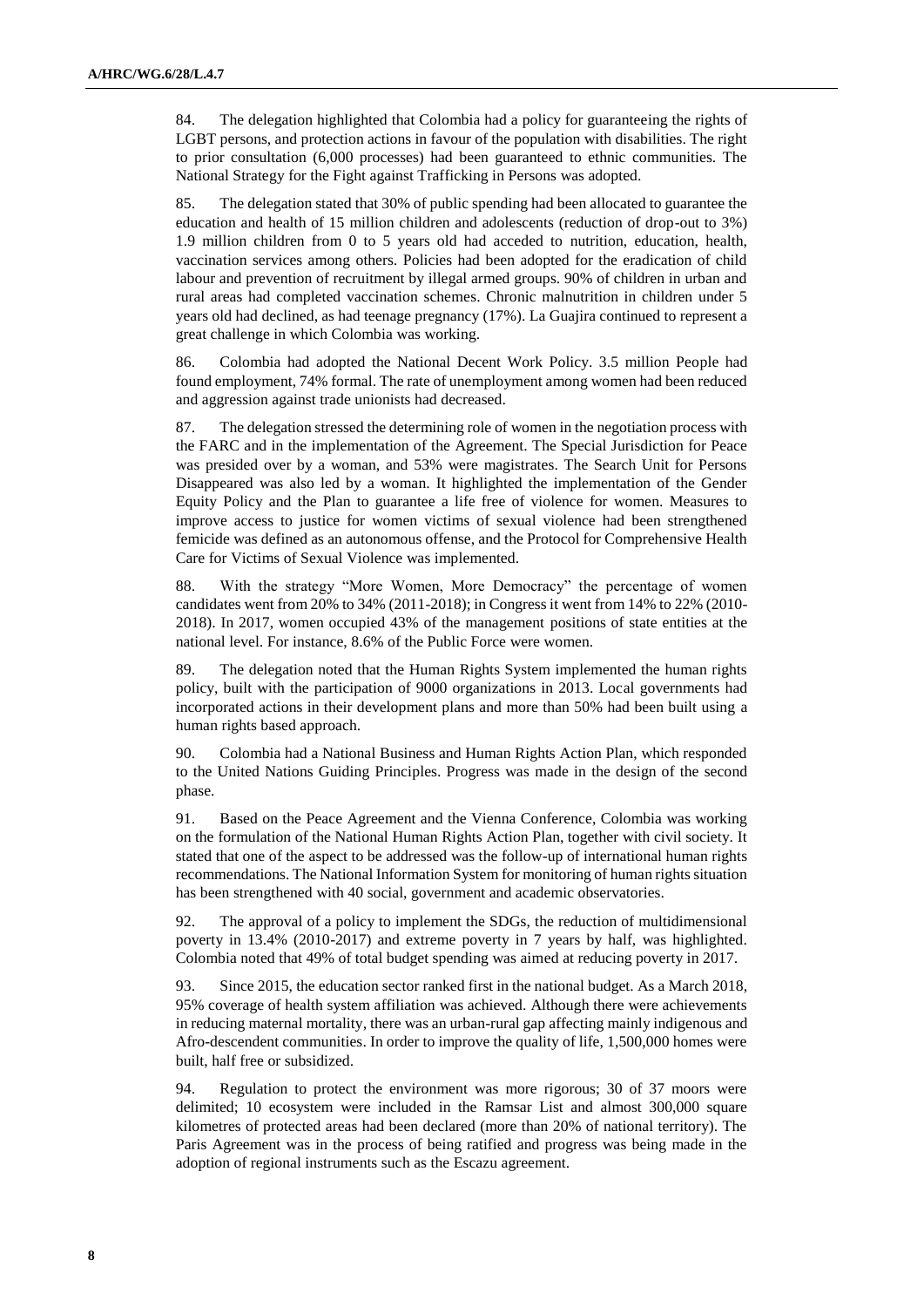95. Peru highlighted the efforts made by Colombia to face organized crime in rural areas of former FARC influence, among others the rule of law, respect for human rights and access in rural areas.

96. The Philippines congratulated Colombia for the historic achievement in forging a peace agreement and commended the successful integration of human rights on its National Development Plan 2014-2018.

97. Poland acknowledged Colombia's efforts undertaken to comply with the recommendations accepted by the country in 2013, in particular those with regard to the protection of women and children.

98. Portugal commended Colombia for the efforts undertaken to advance the peace process and for its positive impact on the enjoyment of human rights in the country.

99. Qatar commended the implementation of structural changes and legal reforms in Colombia in the field of human rights such as the National Strategy for Ensuring Human Rights for the period 2014-2034.

100. The Republic of Korea appreciated Colombia for its cooperation with international and regional human rights bodies, its incorporation of a gender perspective in its National Development Plans, and formulation of an Action Plan on Business and Human Rights.

101. Romania congratulated Colombia for the positive developments since the second UPR Cycle and for the cooperation with the civil society and the international community to consolidate its human rights public policies.

102. The Russian Federation stated that the ceasefire allowed for the improvement of humanitarian situations in the regions, however, stated that the situation remained complicated also due to the issues related to displaced persons.

103. Senegal welcomed the adoption of the National Strategy against Trafficking in Persons 2016-2018, as well as the establishment of the National Disability Council and the accession of Colombia to the Convention on the Reduction of Statelessness.

104. Serbia welcomed the Colombia's determination for the regular submission of reports to the UN human rights bodies and encouraged the authorities to continue to fight against traffic of human beings.

105. Singapore welcomed efforts to reintegrate former FARC members into society and measures such as the establishment of the Comprehensive System, of Truth, Justice, Reparations and Non-Repetition and acknowledged that women played critical roles in peace process.

106. Slovenia welcomed reports regarding the expansion of enrolment in basic schooling and falling dropout rates in Colombia; however, was concerned about significant differences in education coverage that mostly affect the most vulnerable society groups.

107. Spain stated that Colombia advanced in the defence of women's rights through the implementation of relevant plans and strategies, as well as through the active participation in the Women, Peace and Security agenda.

108. Sri Lanka commended Colombia for strengthening humanitarian demining policy to support mine victims through the provision of health care, physical rehabilitation, reparation measures and measures taken to educate people on mine risks.

109. The State of Palestine congratulated Colombia for signing the historical peace agreement with FARC which will lead to the internal peace and prosperity for the Colombian people.

110. Sweden made recommendations and wished Colombia all success in the current review and in implementing the recommendations.

111. Switzerland welcomed the progress accomplished in the peace process and claimed that the participation of numerous groups in the decisions of the State remained insufficient.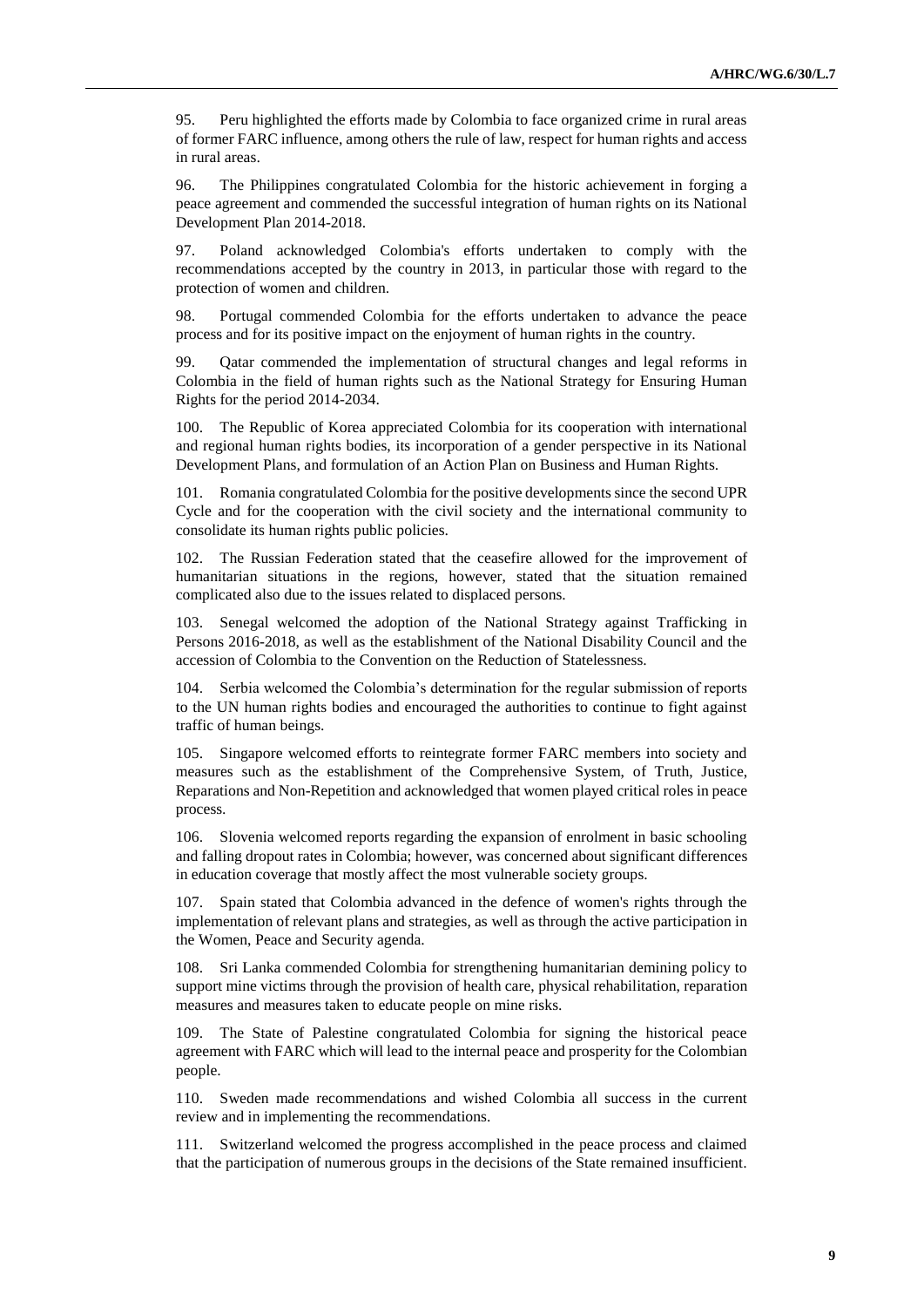112. Thailand acknowledged the efforts of Colombia to eliminate gender-based violence and the reduction of maternal and infant mortality rates, but noted that infant mortality rate remained high among indigenous groups.

113. Togo appreciated the improvement of institutional and legislative framework to protect human rights and encouraged Colombia to continue efforts to implement measures for land restitution and compensation procedures for indigenous and Afro-Colombian people.

114. Tunisia commended the steps taken to develop a human rights system, including the improvement of the legislative and institutional framework and valued the efforts taken in the field of peace agreement.

115. The United Kingdom of Great Britain and Northern Ireland expressed concern about violence against human rights defenders and significant rates of impunity in cases of conflict related to sexual violence while recognizing efforts taken by Colombia to tackle these challenges.

116. Afghanistan referred to the outcomes of the peace process as a good practice in order to bring peace as well as human rights aspects in terms of justice, truth, reparation and the guarantees of non-repetition. It stressed the importance of justice for a lasting peace process.

117. The delegation stated that Colombia had ratified the core international human rights treaties. The ratification of the Convention to reduce cases of Statelessness and the Convention on Cluster Munitions was highlighted. In addition, the country continued to make contributions to the human rights protection system for its operation. It also was reported that the Special Rapporteur on the rights of drinking water and sanitation will be visiting Colombia in 2019.

118. The head of the delegation recognized the importance of international cooperation for the strengthening of human rights, and reiterated the commitment to face challenges and the willingness to share good practices in the areas of business and human rights, the National Information System on Human Rights and International Humanitarian Law and Peacebuilding.

119. The head of the delegation stressed the importance of the UPR for the improvement and respect of human rights. He thanked the countries that participated in the interactive dialogue, acknowledging the progress of Colombia in the matter, highlighting the importance of the signed Peace Agreement and making constructive recommendations to advance in the consolidation of the culture of human rights.

## **II. Conclusions and/or recommendations**

**120. The recommendations formulated during the interactive dialogue/listed below have been examined by Colombia and enjoy the support of Colombia:**

120.1 **Continue bringing national human rights legislation in line with international human rights standards (Azerbaijan);**

120.2 **Commit the necessary legal, institutional and financial resources to implement the Peace Agreement without delay in order to achieve sustainable peace (Australia);**

120.3 **Include measures aimed at ensuring increasing efficiency and accountability of public service into its national development agency (Azerbaijan);**

120.4 **Continue its efforts to address gaps in the implementation of relevant policies and legislations in promoting and protecting human rights (Bhutan);**

120.5 **Strengthening the role of the national reporting and follow-up mechanism (Egypt);**

120.6 **Strengthen the Follow-up Mechanism in the National Framework of Human Rights in order to follow up the implementation the recommendation from the UPR and other mechanisms (Paraguay);**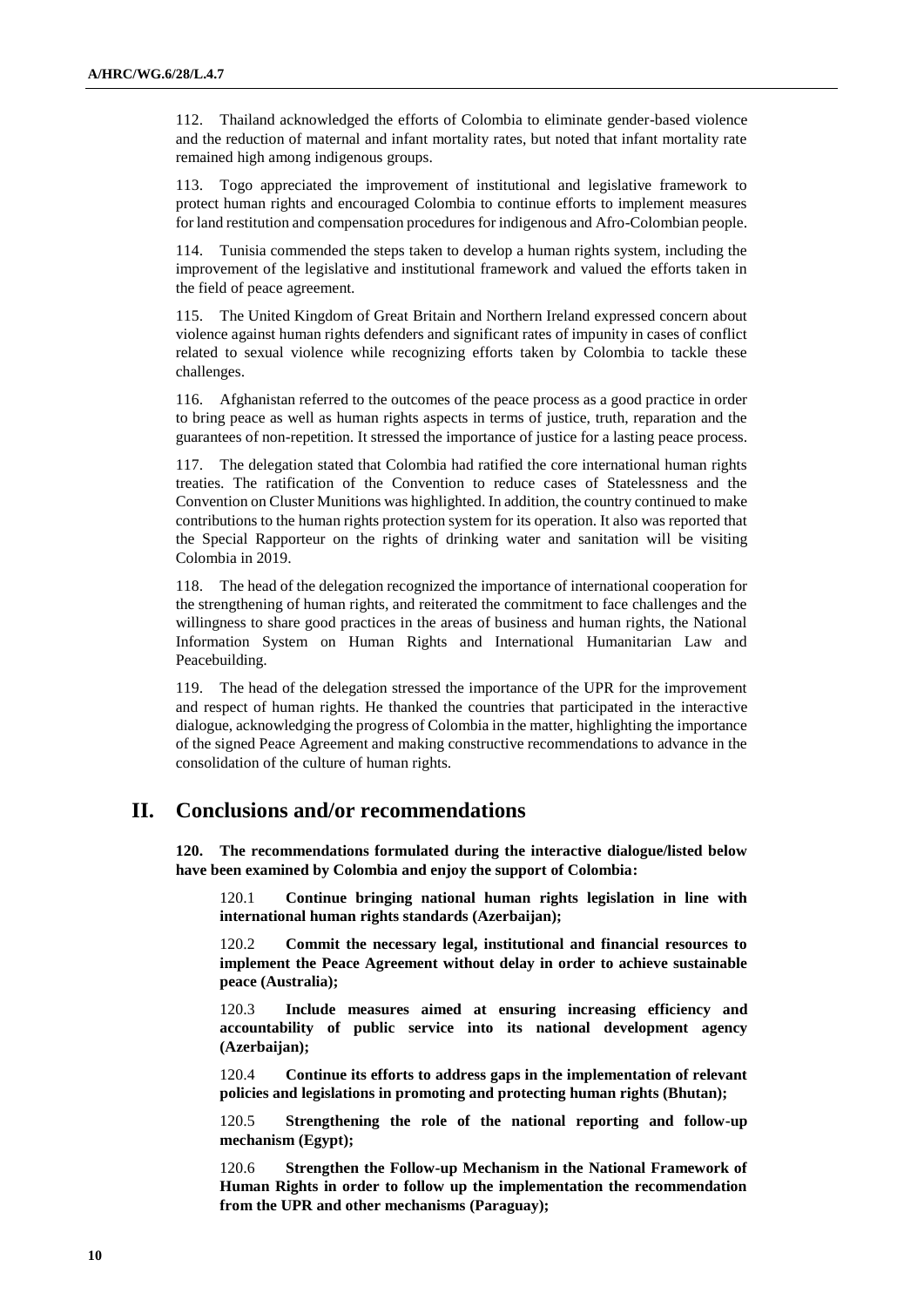120.7 **Continue to progressively implement the provisions of the National Strategy for Human Rights Protection (Lebanon);**

120.8 **Continue to implement UPR recommendations through inclusive participation of all stakeholders, inter alia, the national human rights institution and civil society (Myanmar);**

120.9 **Continue peacebuilding efforts by taking all stakeholders on board (Nepal);**

120.10 **Continue to mobilize resources and seek the necessary assistance to enhance its capacity to guarantee the promotion and protection of human rights (Nigeria);**

120.11 **Increase transparency in its government procurement procedures, through for example, public tenders (Republic of Korea);**

120.12 **Employ the ongoing dialogue process with the ELN guerrilla as an opportunity to insist on the necessity of concluding a humanitarian accord to protect the civilian population in places of conflict (Austria);**

120.13 **Allocate appropriate funds in the national budget, and maintain adequate institutions to put gender equality at the centre of development and peacebuilding efforts (Canada);**

120.14 **Continue to implement the Peace Agreement with particular on: transitional justice, truth and reconciliation; the rights of victims, the needs of Indigenous and Afro-Colombian communities; and the reintegration of former combatants (Canada);**

120.15 **Continue the dialogue process with the National Liberation Army for a successful political outcome from the conflict, with a special consideration for the situation of children and adolescents (Chile);**

120.16 **Continue to protect and promote human rights, including within the framework of the Peace Agreement (Egypt);**

120.17 **Ensure the effective implementation of the Final Agreement for the End of the Conflict and the Building for a stable and durable Peace, prioritizing human, technical and financial resources as necessary in strict application of the principles of transparency, participation and accountability (Uruguay);**

120.18 **Continue to redouble efforts to achieve the full implementation of the Peace Agreement (Peru);**

120.19 **Continue implementing actions contributing to the elimination of any form of discrimination or exclusion (Cuba);**

120.20 **Advance the implementation of public policies that strengthen the right to equality and non-discrimination, especially among vulnerable groups (Dominican Republic);**

120.21 **Redouble efforts to combat racial discrimination, especially against Afro-descendant populations (Nigeria);**

120.22 **Invest additional efforts in fighting all forms of discrimination, in particular against children, women, Afro Colombians and representatives of indigenous people (Serbia);**

120.23 **Take further steps and effectively implement the existing measures aimed at protecting LGBTI persons from discrimination and violence (Czechia);**

120.24 **Continue and step up efforts to combat stereotypes regarding, and prejudice against, LGBTI persons (Iceland);**

120.25 **Establish mechanisms to obtain disaggregated data on ethnicity, disability, gender, sexual orientation and gender identity making it possible to**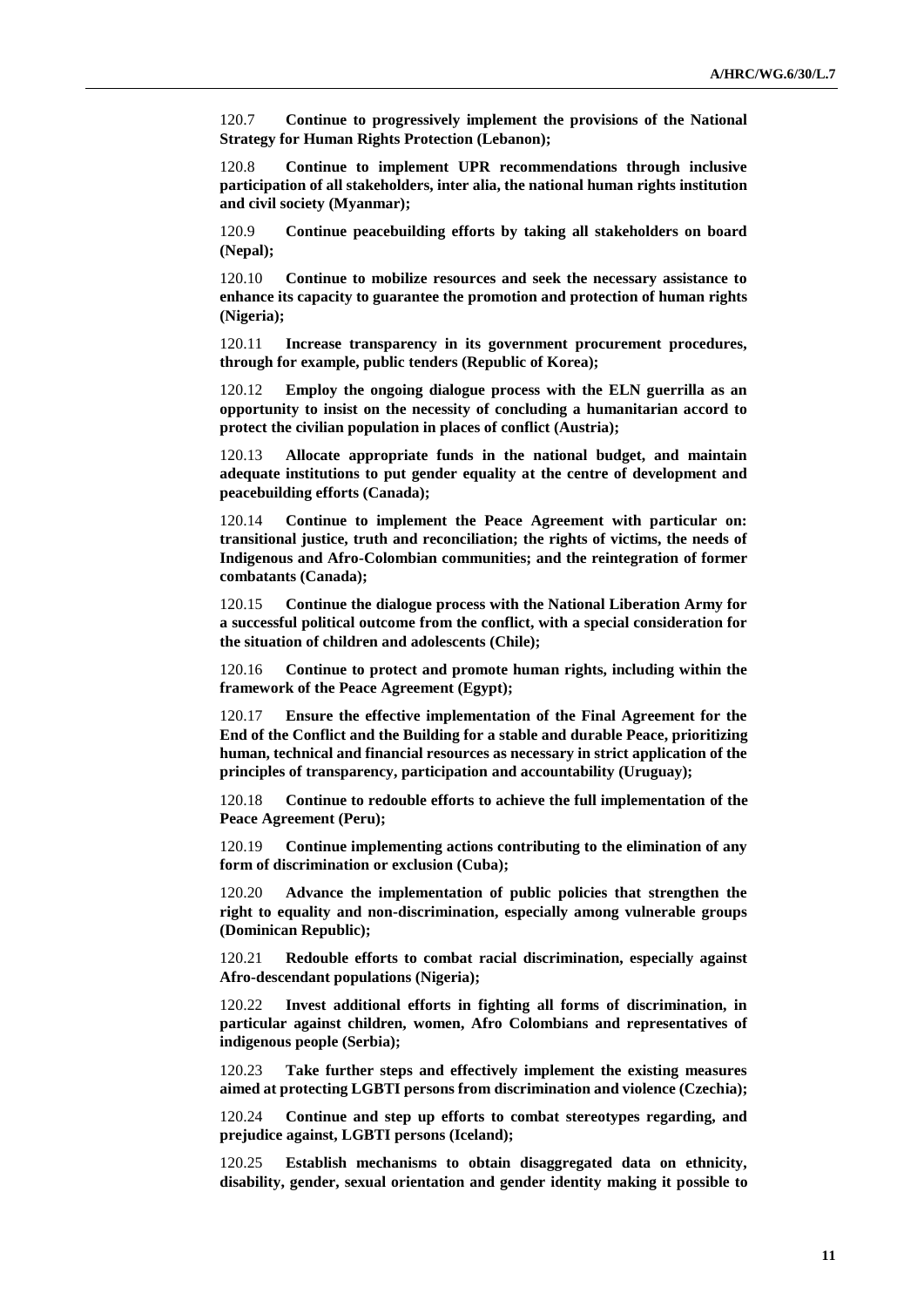**design effective public policies that are non-discriminatory and meet the needs of marginalized population groups (Mexico);**

120.26 **Ensure that the design and implementation of development plans are consistent with popular and prior consultations and in line with international standards (Mexico);**

120.27 **Develop alternative penal procedures to control prison overcrowding (Turkey);**

120.28 **Strengthen prison policies and conditions of imprisonment (Peru);**

120.29 **Adopt effective measures to reduce prison overcrowding in accordance with international norms (Algeria);**

120.30 **Strengthen efforts to protect activists and investigate alleged human rights violations and abuses, including by implementing guidelines set out in the Attorney-General directive 002/2017 (Australia);**

120.31 **Ensure effective justice for all survivors of sexual violence in armed conflict, committed by legal and illegal armed actors (Croatia);**

120.32 **Review and strengthen mechanisms for effective information sharing to ensure judicial investigations of killings, threats and intimidation faced by individuals in the peace process (Denmark);**

120.33 **Promptly hold accountable those responsible for attacks on human rights defenders and members of vulnerable groups (United States of America);**

120.34 **Intensify efforts to investigate and prosecute all those responsible for extrajudicial killings, including commanders (United States of America);**

120.35 **Continue the internal institutional processes in the light of the democratic process, transitional justice and respect for human rights (El Salvador);**

120.36 **Guarantee continuity in the application of the law of victims and land restitution, as well as the measures of comprehensive reparation to the victims of the internal armed conflict (El Salvador);**

120.37 **Ensure that judicial authorities conduct, in accordance with international law standards, full, prompt and impartial criminal investigations and prosecutions of crimes under international law and human rights abuses against human rights defenders (Finland);**

120.38 **Combat impunity for the crimes committed during the conflict by guaranteeing the independence of justice (France);**

120.39 **Improve the effectiveness of the procedures for the restitution of lands despoiled during the conflict by increasing the resources of the competent institutions (France);**

120.40 **Undertake effective measures to fight the widespread impunity and especially investigate and prosecute human rights violations and infractions of international humanitarian law by, inter alia, increasing the number of judicial police officers, prosecutors and judges dealing with such crimes (Germany);**

120.41 **Ensure that all perpetrators of attacks and threats against human rights defenders are brought to justice (Montenegro);**

120.42 **Continue to guarantee sufficient funding for the Special Jurisdiction for Peace, the Truth Commission and the Special Unit for Finding Missing Persons for the duration of their mandates and guarantee the conditions that enable them to operate independently (Netherlands);**

120.43 **Implement the Transitional Justice System, the Commission for the Clarification of Truth, Coexistence and Non-Repetition and the Unit for the**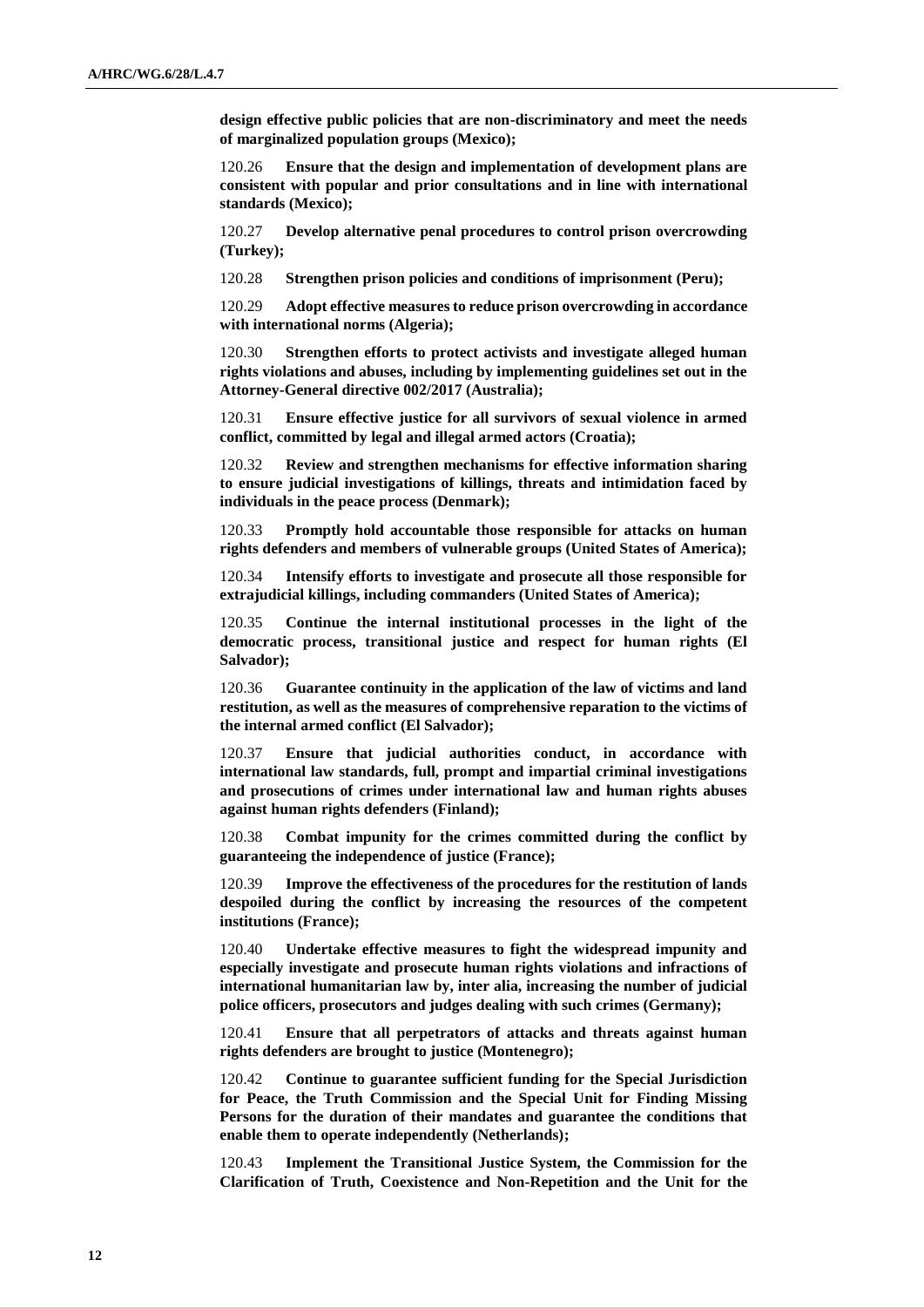**Search of Persons declared as Disappeared as agreed in the Peace Agreement (Norway);**

120.44 **Ensure access to justice for victims of armed conflict, particularly the women and indigenous people, and guarantee their right to truth and comprehensive reparation (Philippines);**

120.45 **Increase efforts to realize provisions on transitional justice in the peace agreement with FARC, especially on the establishment of a functional special court for peace (JEP) (Republic of Korea);**

120.46 **Continue to make progress in ensuring that human rights violations are investigated, judged and punished by using criminal procedures to avoid impunity and to ensure the application of International Law and International Humanitarian Law principles (Spain);**

120.47 **Introduce alternative methods to detention to reduce prison occupancy rates and step up efforts in implementing the "Nelson Mandela Rules" and the "Bangkok Rules" (Thailand);**

120.48 **Continue substantial efforts to consolidate the policy of peace, the entrenchment of democracy and the rule of law, an indispensable factor for the exercise and respect of human rights (Togo);**

120.49 **Enhance relevant investigative and victim support expertise in the judicial system to increase prosecutions in cases of conflict related sexual violence and reduce the high impunity rate for such cases (United Kingdom of Great Britain and Northern Ireland);**

120.50 **Take further steps to investigate and duly punish human rights violators (Argentina);**

120.51 **Redouble efforts to investigate threats and acts of violence against human rights defenders and punish perpetrators of such acts (Argentina);**

120.52 **Take further measures to guarantee reparations for child victims of the conflict and ensure access to justice for victims of sexual violence, including Indigenous and Afro-Colombian women, and women living in rural areas (Australia);**

120.53 **Improve its land restitution processes in order to provide timely justice for victims, as previously recommended (Australia);**

120.54 **Continue efforts to improve the rehabilitation and reintegration of landmine victims as well as to promote awareness programmes for mine risk (Myanmar);**

120.55 **Ensure that human rights defenders are protected while carrying out their important work and the judicial authorities conduct full and impartial criminal investigations so that perpetrators are held accountable (Austria);**

120.56 **Recognize and actively support the work of human rights defenders, including women human rights defenders ,with specific measures to put an end to impunity for the violence committed against them and ensure the effective implementation of the existing protection mechanisms (Belgium);**

120.57 **Strengthen the Program on Prevention and Protection that includes victims of armed conflicts, human rights defenders, journalists, Trade Union leaders, land claimers and political leaders (Plurinational State of Bolivia);**

120.58 **Take further actions to improve the prevention of, and response to, threats, attacks and killings of human rights defenders and social leaders, through strengthening security, timely investigations and addressing impunity (Canada);**

120.59 **Take effective measures to combat the killing of human rights defenders and bring the perpetrators to justice (Congo);**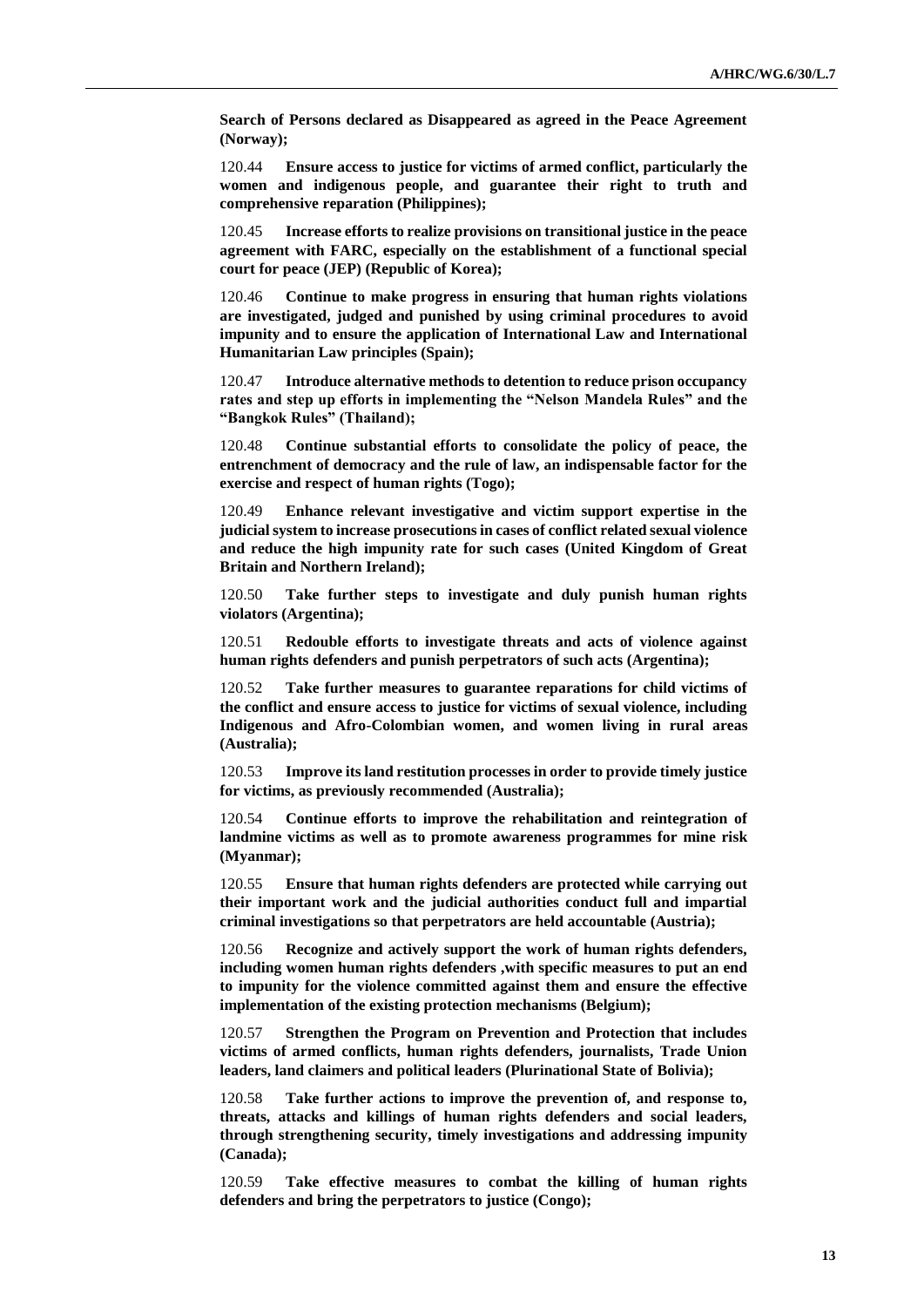120.60 **Strengthen the existing mechanisms for the protection of human rights defenders, focusing on rural areas and territories where illicit economies flourish (Costa Rica);**

120.61 **Take the necessary measures to increase the political participation of women, in particular in legislative bodies (Costa Rica);**

120.62 **Step up efforts to prevent killings and attacks on human rights defenders and ensure full investigation of these crimes (Czechia);**

120.63 **Work with civil society to strengthen protection for members of vulnerable communities by implementing effective collective protection schemes tailored to ethnicity, gender and regional circumstances (United States of America);**

120.64 **Protect, in collaboration with civil society, human rights defenders (France);**

120.65 **Ensure that activists, human rights defenders and other social and community leaders, especially in rural areas, are equally and effectively protected also in view of the current challenges facing the implementation of the Final Peace Accord, by inter alia ensuring an effective presence of government institutions in all areas of the country (Germany);**

120.66 **Consider establishing a protection programme for women rights defenders, taking into account their needs and realities from a genderdifferentiated perspective, and allocate adequate financial and human resources for its implementation (Ghana);**

120.67 **Ensure the continuation of current measures to safeguard the work of human rights defenders and the ongoing judicial investigations into the murders of human rights defenders (Uruguay);**

120.68 **Continue to promote actions, through the National Reincorporation Council, to consolidate the efforts of reintegration and political participation (Dominican Republic);**

120.69 **Continue efforts to strengthen the institutional framework to protect and guarantee the work of defenders and social leaders (Dominican Republic);**

120.70 **Take all measures to protect human rights defenders and ensure that perpetrators of threats and attacks are brought to justice (Ireland);**

120.71 **Take steps to ensure effective protection of human rights defenders as well as of persons belonging to minorities and indigenous peoples (Italy);**

120.72 **Take further measures to prevent systematic violence against local leaders and human rights defenders, improve individual and collective protection of those at risk, and focus on investigating and prosecuting the intellectual authors of the threats and killings (Netherlands);**

120.73 **Prevent and investigate all attacks against human rights defenders and community leaders (including, trade unionists, indigenous leaders and environmentalist defenders) and bring those responsible to justice (Norway);**

120.74 **Give greater consideration to human rights defenders, including female defenders and youth-led organizations engaged in the defence and promotion of human rights (Poland);**

Effectively ensure the safety of human rights defenders, including by **conducting detailed investigations on the attacks against them (Republic of Korea);**

120.76 **Reinforce measures to protect human rights defenders and to fight impunity for attacks against human rights defenders (Slovenia);**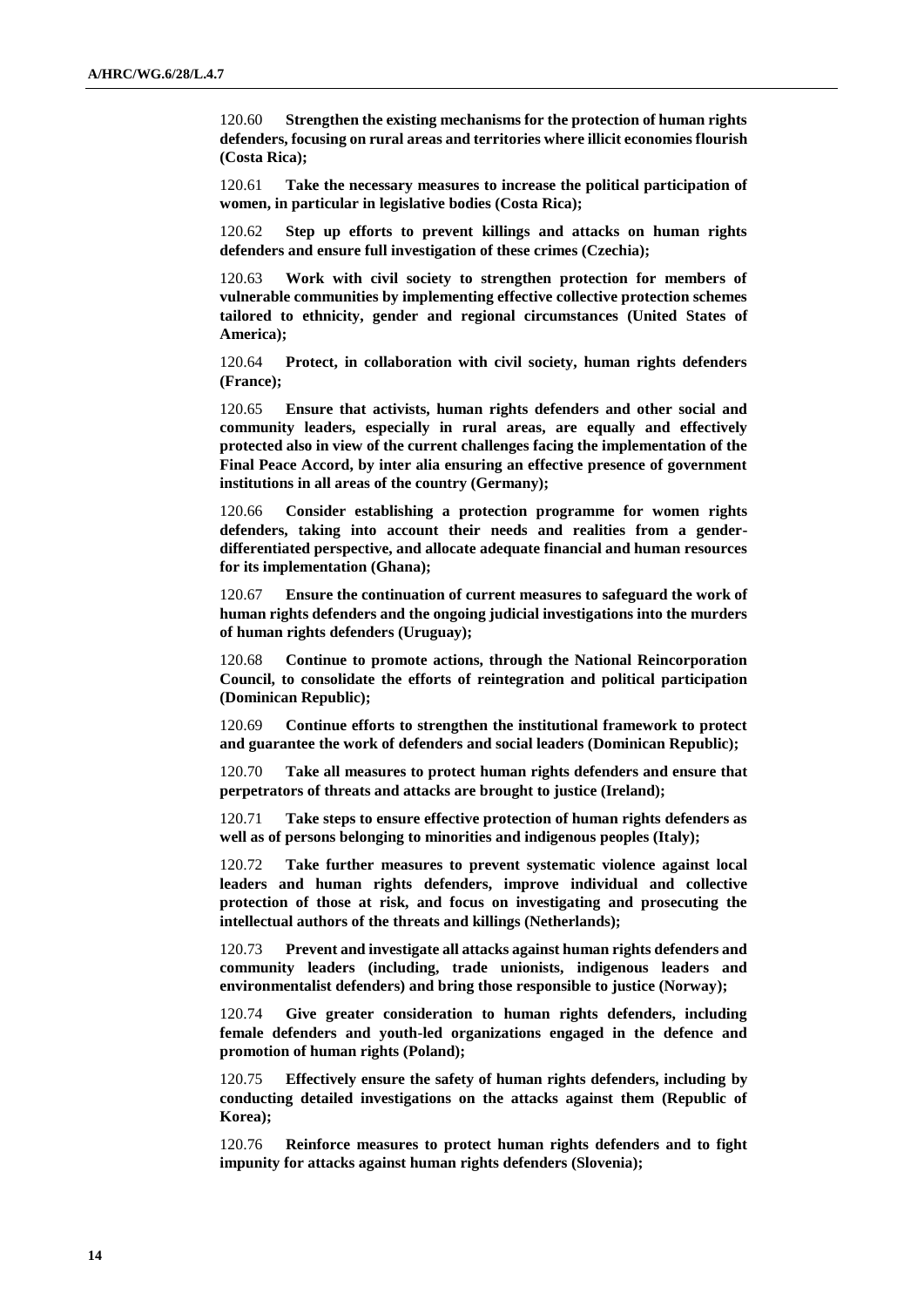120.77 **Ensure that human rights defenders are able to carry out their work free from intimidation, threats, harassment and attacks and to guarantee their safety, especially those working in rural conflict-prone areas (Sweden);**

120.78 **Advance in the recognition and protection of human rights defenders, avoiding their criminalization and fighting against the impunity (Spain);**

120.79 **Fully implement the existing law pertaining to women's participation in elections (Sweden);**

120.80 **Develop in a participatory manner differentiated measures for collective protection in relation to the communities concerned (Switzerland);**

120.81 **Implement a comprehensive protection system for human rights defenders, especially for Afro-Colombian and indigenous communities, backed by public statements that promote the role of human rights defenders (United Kingdom of Great Britain and Northern Ireland);**

120.82 **Ensure the effective participation of women in the implementation of the Peace Agreement in line with the United Nations Security Council Resolution 1325 (Ukraine);**

120.83 **Ensure participation of women in the implementation process of the contents the Peace Agreement (Afghanistan);**

120.84 **Intensify efforts to address more systematically the human rights violations related to drug trafficking and organized crime (Cyprus);**

120.85 **Pursue efforts to implement legal and policy measures on trafficking, labour and exploitation of children (Gabon);**

120.86 **Continue to implement measures to counter trafficking in persons and other forms of modern slavery (Holy See);**

120.87 **Strengthen the implementation of preventive measures and capacitybuilding, as stipulated in its National Strategy to Combat Trafficking in Persons 2016-2018 (Indonesia);**

120.88 **Intensify efforts to reduce trafficking of persons (Iraq);**

120.89 **Continue efforts to enhance international, regional and bilateral cooperation with countries of origin, transit and destination to prevent trafficking in persons through information exchange aimed at prosecuting traffickers (Maldives);**

120.90 **Continue efforts to combat human trafficking (Morocco);**

120.91 **Intensify its efforts through bilateral, regional and international cooperation with countries of origin, transit and destination to prevent human trafficking by exchanging information and harmonizing procedures to prosecute traffickers (Algeria);**

120.92 **Enhance cooperation at the regional and multilateral levels to address trafficking in persons (Guyana);**

120.93 **Fight more effectively against child trafficking and Afro-Colombian people (Senegal);**

120.94 **Step up the actions taken to combat human trafficking especially women (Angola);** 

120.95 **Continue the efforts to combat trafficking in human beings (Tunisia);**

120.96 **Increase training and capacity to deliver the National Action Plan on human trafficking, specifically techniques to identify patterns in cases of children and women victims, which lead to investigation and prosecution of the responsible criminal groups (United Kingdom of Great Britain and Northern Ireland);**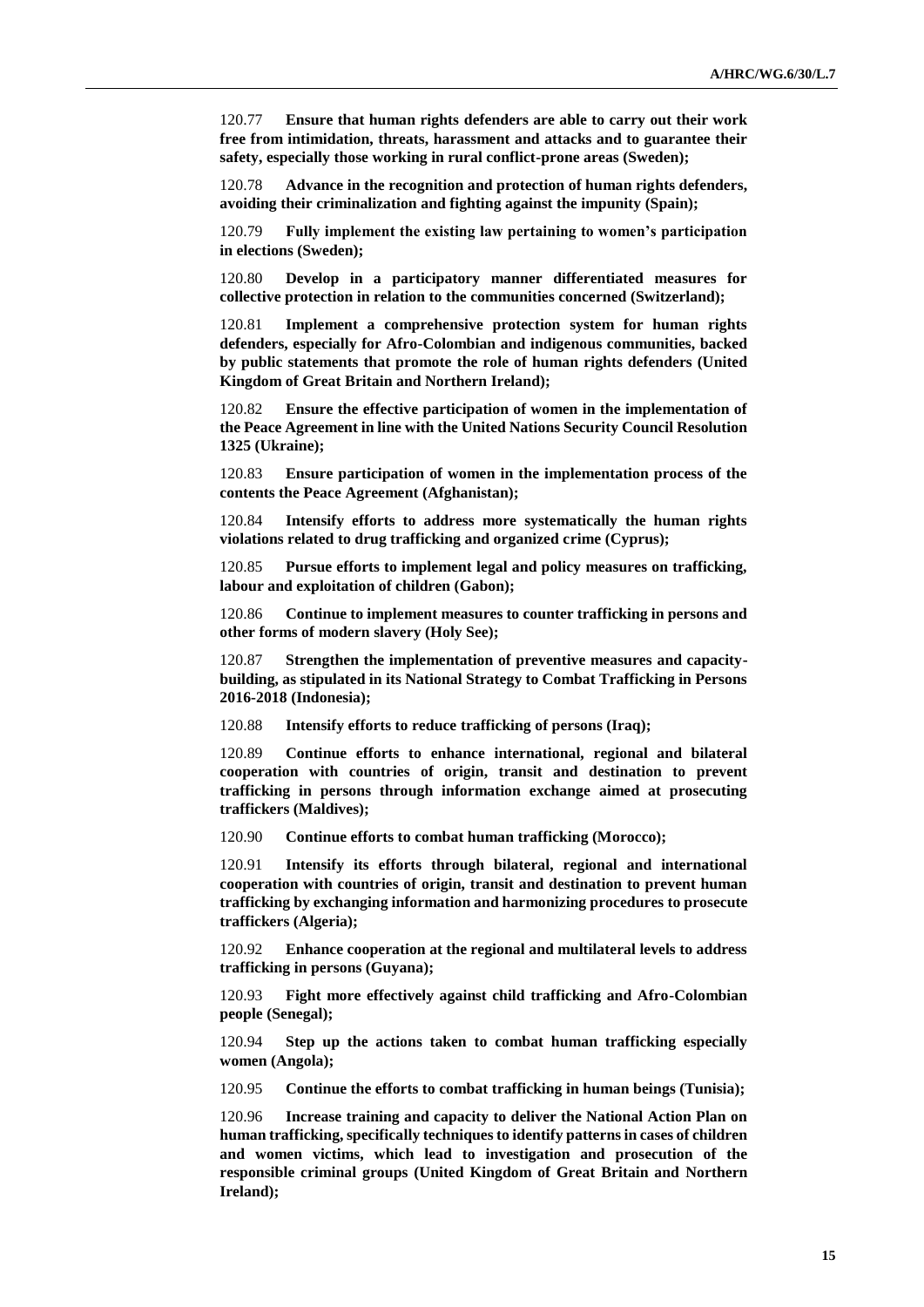120.97 **Continue efforts aimed at eliminating child labour (Georgia);**

120.98 **Promote equal employment opportunities between men and women and reduce the wage gap between them (Iraq);**

120.99 **Continue to promote economic and social sustainable development, eradicate poverty and raise people's living standard (China);**

120.100 **Continue to invest in, and expand the coverage, of such poverty reduction programmes to cover the most vulnerable groups, including older persons (Singapore);**

120.101 **Continue to improve the living conditions of the most vulnerable populations, especially in areas of chronic insecurity with pockets of extreme poverty (France);**

120.102 **Continue taking positive measures to better protect people's rights to education, health, employment and others (China);**

120.103 **Pursue social reforms to reduce the gap between urban and rural areas (Gabon);**

120.104 **Strengthen efforts at addressing the situation of food insecurity particularly in the Atlantic and Pacific Region (Guyana);**

120.105 **Make maximum effort to ensure the access of the population of regions in complicated internal political situations to justice, health and education (Russian Federation);**

120.106 **Implement and strengthen programs to reduce maternal mortality, with emphasis on the rural population, Indigenous Peoples and people of African Descent (Brazil);**

120.107 **Continue to take concrete measures to reduce high ratios of maternal and infant mortality by improving access to quality health services (Sri Lanka);**

120.108 **Allocate additional human and financial resources to achieve goals for the reduction of maternal mortality, especially in conflict-torn rural areas, with due attention given to indigenous women (Honduras);**

120.109 **Improve access to health services with a view to reducing infant mortality rate particularly among indigenous groups and to ensure vaccination on schedule for children (Thailand);**

120.110 **Redouble efforts to provide access to healthcare in rural areas, especially areas with indigenous and Afro-Colombian populations (Honduras);**

120.111 **Ensure that women and adolescents have access to sexual education and free and friendly reproductive health services (Honduras);**

120.112 **Strengthen health information services, particularly with regard to sexual and reproductive health, and ensure that they are accessible to young people and persons with disabilities (Mexico);**

120.113 **Guarantee universal access to health and education services for adolescents and children of both sexes (State of Palestine);**

120.114 **Guarantee full access to safe abortion, within the existing legal framework, in all regions of the country (Denmark);**

120.115 **Ensure universal access to health services for adolescent girls and boys. (Ghana);**

120.116 **Ensure the implementation of the Resolution of the Health Ministry based on a dialogue with civil society and persons with disabilities, to guarantee appropriate and dignified access to sexual and reproductive health services for women and girls with disabilities (Uruguay);**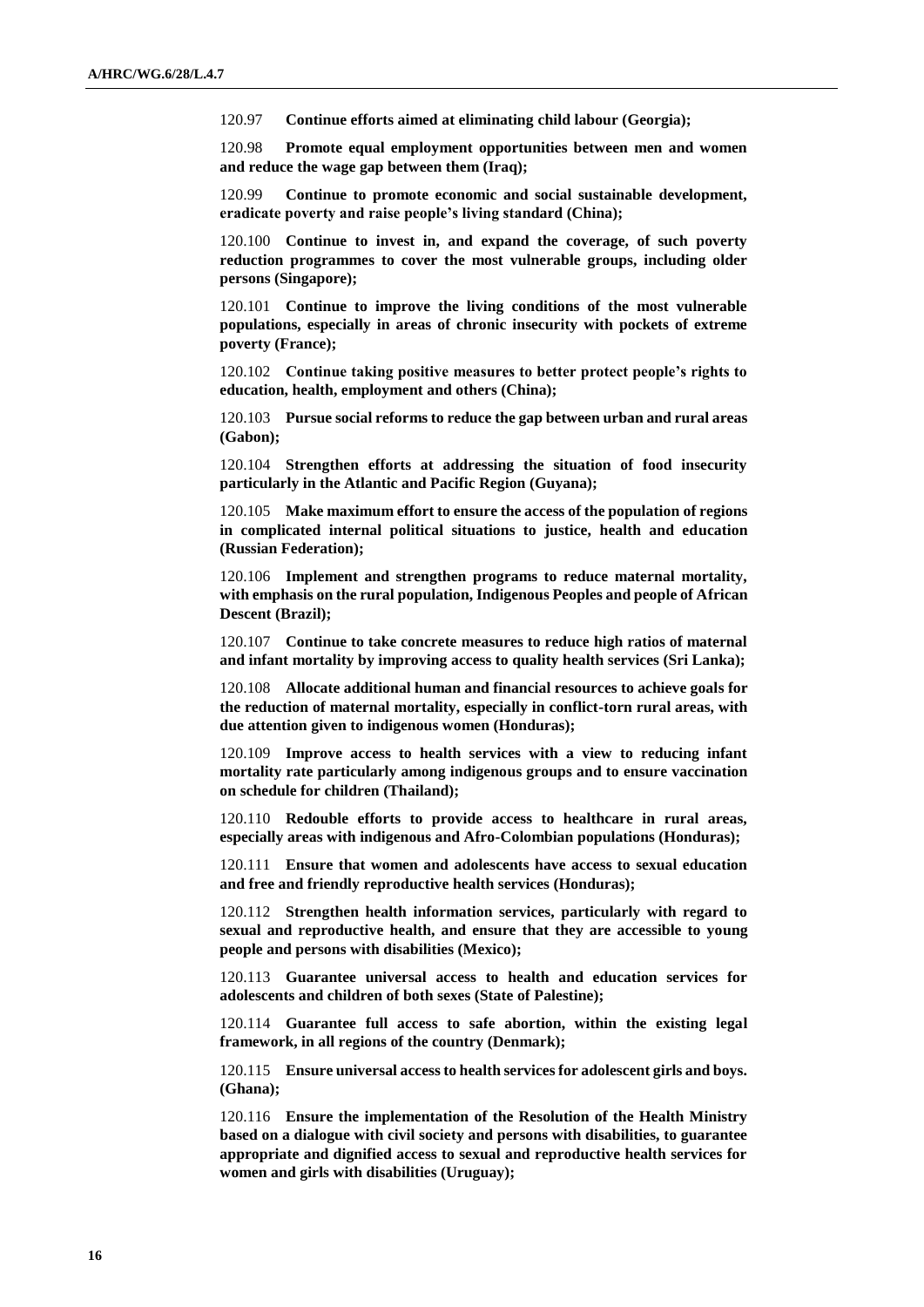120.117 **Provide access to basic healthcare, especially in the rural areas, so as to reduce maternal and infant mortality (Holy See);**

120.118 **Strengthen cultural development to seek the social transformation and cultural changes that the country requires in order to advance in national reconciliation (Cuba);**

120.119 **In follow up to the recommendations 116.28 and 116.111 from the second cycle, increase investments in the field of public education for afrodescendant minorities (Haiti);**

120.120 **Improve access to, and the quality of, education for children, especially for those living in rural areas and those belonging to minorities (Holy See);**

120.121 **Continue the ongoing efforts to establish and strengthen the education plan in the field of human rights (Qatar);**

120.122 **Further strengthen efforts to enhance education to improve literacy rates (Sri Lanka);**

120.123 **Redouble efforts to eliminate structural discrimination against women in society via a global strategy with concrete, effective measures to reduce discriminatory stereotypes (Honduras);**

120.124 **Continue efforts to achieve equality and prevent discrimination against women and strengthen the legal framework for their protection (Lebanon);**

120.125 **Continue efforts to combat discrimination and violence against women (Morocco);**

120.126 **Intensify efforts to improve the rights of women in all aspects of life by effectively addressing deep-rooted gender stereotypes as well as sexual and gender-based violence (Namibia);**

120.127 **Continue efforts to combat discrimination against women and to protect women against all forms of violence (Tunisia);**

120.128 **Redouble efforts to ensure in practice, progress towards gender equality as enshrined in legislation (Uruguay);**

120.129 **Strengthen its legislative and institutional framework to effectively combat sexual and gender-based violence (Côte d'Ivoire);**

120.130 **Combat impunity in cases of violence against women and strengthen the effective implementation of the existing policies in this field, especially regarding access to justice and health care (Belgium);**

120.131 **Step up efforts to protect women's rights by all actors in situations of conflict, including taking effective measures to address the prevalence of sexual violence against women and girls, particularly rape (Botswana);**

120.132 **Pay special attention to the most vulnerable part of the population, in particular, women and children who mostly suffered from the conflict (Ukraine);**

120.133 **Continue the fight against gender-based discrimination and violence, improve the mechanism of prevention of victims (Czechia);**

120.134 **Strengthen administrative, legislative and judicial mechanisms to ensure women's right to live free from violence and discrimination, in accordance with international human rights standards (Finland);**

120.135 **Better combat sexual and gender-based violence and ensure access to justice for victims (France);**

120.136 **Step up efforts to further promote women's rights and prevent sexual violence (Georgia);**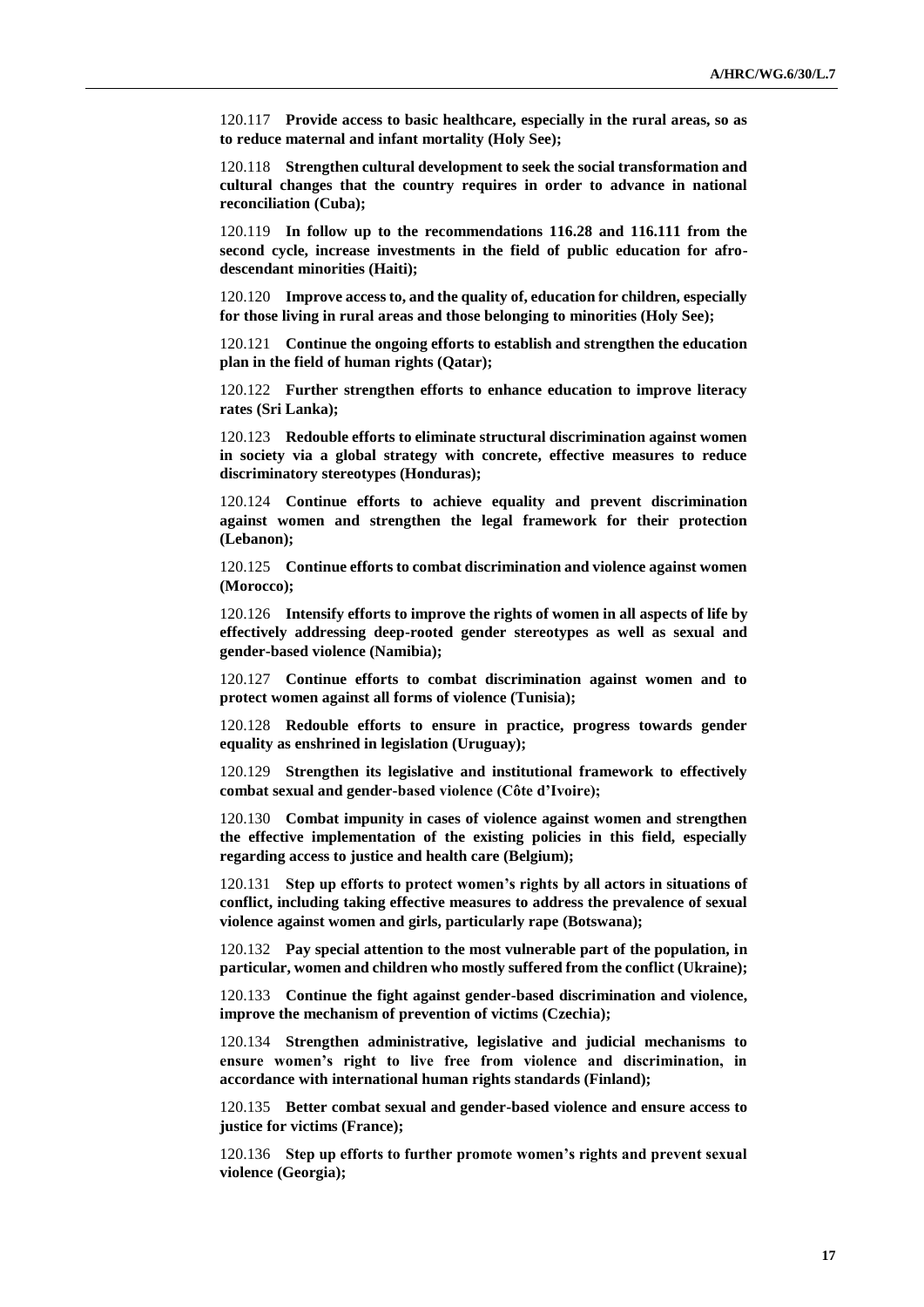120.137 **Ensure that the voices of women victims of sexual violence are heard and that they can participate under equal conditions in all the implementation of the Peace Agreement (Iceland);**

120.138 **Strengthen administrative, legislative and judicial mechanisms to ensure women's right to be free from violence and discrimination, in accordance with international human rights standards (Iceland);**

120.139 **Intensify efforts to address violence against women and continue to work to ensure full application of the laws against the perpetrators of such violence (Ireland);**

120.140 **Step up efforts to prevent sexual violence against women and children and strengthen measures for the rehabilitation of boys and girls affected by armed conflict (Italy);**

120.141 **Make progress in the prevention and eradication of the different forms of violence against women and children (Bolivarian Republic of Venezuela);**

120.142 **Continue to tackle sexual violence against women to ensure protection of women's rights (Lao People's Democratic Republic);**

120.143 **Continue taking effective measures to prevent sexual violence against women; and ensure that all cases of sexual violence are investigated and perpetrators are brought to justice in a timely manner and victims are provided with support, including medical and psychosocial services (Malaysia);**

120.144 **Strengthen measures to prevent and punish domestic violence and violence against women, including by improving the investigation, prosecution and prevention of rape and sexual violence against girls (Norway);**

120.145 **Continue its efforts to implement legal protection measures for women-victims of all forms of violence and to ensure that their voices, especially in the cases of sexual violence, are heard (Poland);**

120.146 **Further strengthen its legal framework to protect women's rights, in particular to combat sexual violence and domestic violence (Singapore);**

120.147 **Strengthen the mechanisms to guarantee the right of women to live a life free of violence and discrimination and ensure the application of the gender approach in the implementation of peace agreements (Spain);**

120.148 **Fight impunity and prosecute those responsible for violence, including sexual and gender-based violence, against women and girls (Sweden);**

120.149 **Continue measures to effectively combat sexual and gender-based violence (Nepal);**

120.150 **Continue assistance and promotion on women's empowerment in both public and private sectors (Lao People's Democratic Republic);**

120.151 **Ensure the real and effective participation of women in the implementation of the Peace Agreement (State of Palestine);**

120.152 **Continue its efforts to effectively apply the Child and Adolescence Code (Equatorial Guinea);**

120.153 **Continue to implement the measures aimed at developing and strengthening the institutional framework with a view to protecting and ensuring the rights of the children (Romania);**

120.154 **Ensure that the rights of children and adolescents, in particular, those who have been victims of forced recruitment and used by illegal armed groups are fully protected and that their special vulnerability is taken into account during their reincorporation into civil society (Austria);**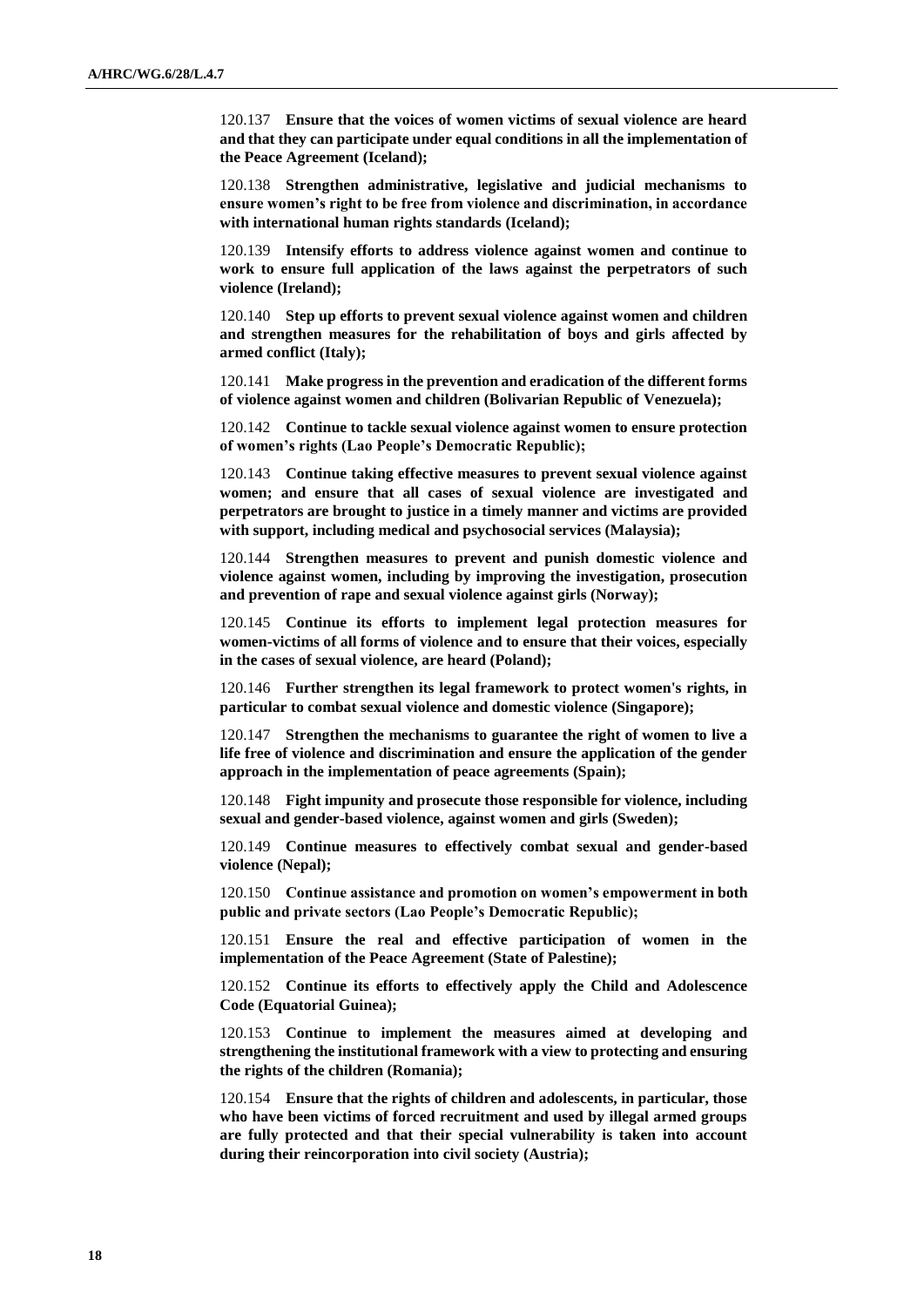120.155 **Strengthen targeted rehabilitation and reinsertion programs for demobilized children and adolescents from the FARC, in line with international standards and principles provided for in the Peace Accord (Belgium);**

120.156 **Strengthen programs aimed at processing the cases of girls recruited by armed groups who have been victims of sexual or gender-based violence (Costa Rica);**

120.157 **Take further measures to protect and safeguard all rights of children (Namibia);**

120.158 **Formulate a national plan to address violence against children that will include aspects of prevention, protection and reparations and that will aim at strengthening families (Poland);**

120.159 **Continue to adopt all measures to ensure the Children and Adolescent's Code's effective implementation (Portugal);**

120.160 **Continue the efforts to protect children from sexual exploitation (Tunisia);**

120.161 **Intensify efforts to end the recruitment of children and adolescents by illegal armed groups and to ensure the reintegration and rehabilitation of demobilized children (France);**

120.162 **Intensify efforts to counter the practice of forced recruitment of children (Italy);**

120.163 **Continue to strengthen efforts to prevent the recruitment and exploitation of children and provide them all forms of support and care and assistance (Lebanon);**

120.164 **Continue to give the priority to the rights of the child in all areas of the Peace Agreement's implementation (Qatar);**

120.165 **Improve the treatment provided to victims of mine, especially children and adolescents (Angola);**

120.166 **Redouble efforts to eliminate all forms of discrimination against minorities and indigenous peoples (Congo);**

120.167 **Strengthen measures to combat more effectively discrimination against people of African descent and indigenous people (Senegal);**

120.168 **Take and implement further measures to protect minority groups, including indigenous and Afro-Colombian peoples, against racial and other discrimination (Namibia);**

120.169 **Combat discrimination against Afro-Colombians and indigenous people, and against people with disabilities, especially women and children (Bolivarian Republic of Venezuela);**

120.170 **Continue the process of restitution of land and territorial rights to the indigenous communities, peasants and other people working in rural areas (Plurinational State of Bolivia);**

120.171 **Provide adequate funding, in consultation with the communities concerned, to ensure the full implementation of the Ethnic Chapter of the 2016 Peace Agreement (Haiti);**

120.172 **Take all necessary measures to protect and assist Afro-Colombian authorities and organizations in the advancement of their collective demands in relation to the restitution of their lands (Haiti);**

120.173 **Ensure that indigenous and rural communities can express their free and informed consent prior to any measure that may affect their lives and their ancestral land (Holy See);**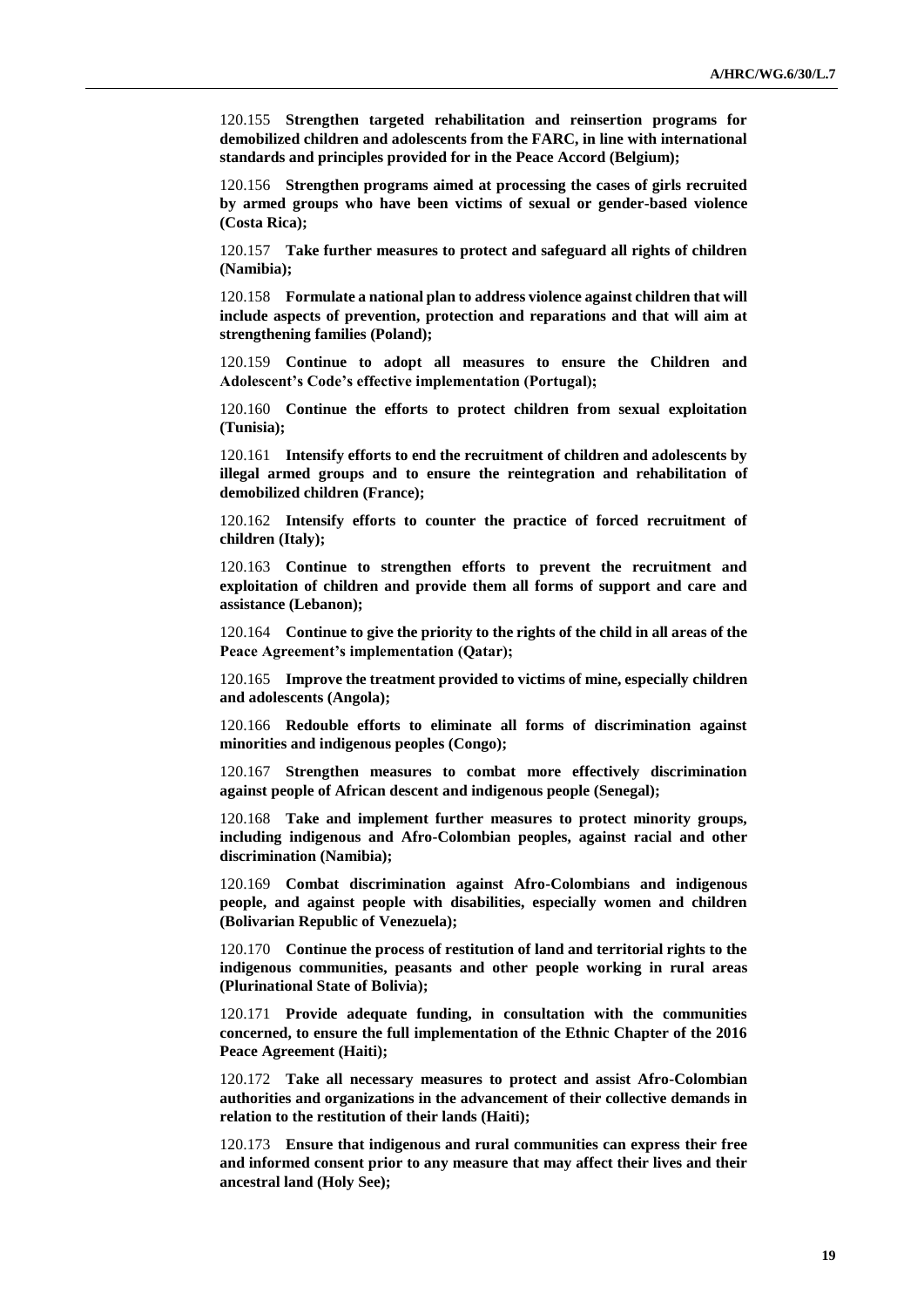120.174 **Continue strengthening the mechanisms for prior consultation with indigenous and Afro-descendant peoples, as well as popular consultations, in light of the Peace Agreement (Peru);**

120.175 **Guarantee timely access to justice for indigenous peoples, Afro-Colombians and Romani people, as well as redouble efforts to ensure the full participation of the Afro-Colombians in institutions and decision-making (State of Palestine);**

120.176 **Review mechanisms enabling effective participation in decisions of the State, particularly for indigenous and Afro-Colombians communities (Switzerland);**

120.177 **Expedite the adoption of implementing regulations regarding the rights of persons with disabilities (Indonesia);**

120.178 **Further promote the rights of minorities and indigenous peoples, particularly in the core sectors (Niger);**

120.179 **Harmonize legislation to fully respect the rights of people with disabilities, especially the right to health (Peru);**

120.180 **Take necessary action to ensure the enrolment of persons with disabilities at all levels of education (Afghanistan);**

120.181 **Continue making every effort to ensure safe, dignified and sustainable return of displaced persons to their homes (Azerbaijan);**

120.182 **Increase its efforts to protect and safeguard the human rights of the civilian population in border areas, within the framework of international cooperation (Ecuador);**

120.183 **Intensify the Government presence in the rural areas whose communities are victims of abuses, such as forced displacement, as well as targets of violence perpetrated by criminal organizations (Italy).**

**121. The recommendations formulated during the interactive dialogue/listed below have been examined by Colombia and have been noted by Colombia:**

121.1 **Ratify the Optional Protocol to the Convention Against Torture and Other Cruel, Inhuman or Degrading Treatment or Punishment (Austria) (Denmark) (Germany) (Niger) (Portugal) (Togo) (Turkey) (Zambia);**

121.2 **Ratify the Optional Protocol to the Convention Against Torture and Other Cruel, Inhuman or Degrading Treatment or Punishment, and establish the corresponding national preventive mechanism (Brazil);**

121.3 **Consider ratifying the Optional Protocol to the Convention Against Torture and Other Cruel, Inhuman or Degrading Treatment or Punishment (Chile) (Ghana) (Peru) (Slovenia);**

121.4 **Accede to the Optional Protocol to the Convention against Torture and Other Cruel, Inhuman or Degrading Treatment or Punishment, establish a national preventive mechanism accordingly and effectively investigate reported acts of torture (Czechia);**

121.5 **Consider acceding to the Optional Protocol to the Convention against Torture and Other Cruel, Inhuman or Degrading Treatment or Punishment (Sri Lanka) (Tunisia);**

121.6 **Adhere to Optional Protocol to the Convention against Torture and Other Cruel, Inhuman or Degrading Treatment or Punishment (Spain);**

121.7 **Ratify the Optional Protocol to the Convention on the Rights of the Child on a communications procedure (Germany);**

121.8 **Ratify the Optional Protocol to the Convention on the Rights of Persons with Disabilities (Niger) (Portugal);**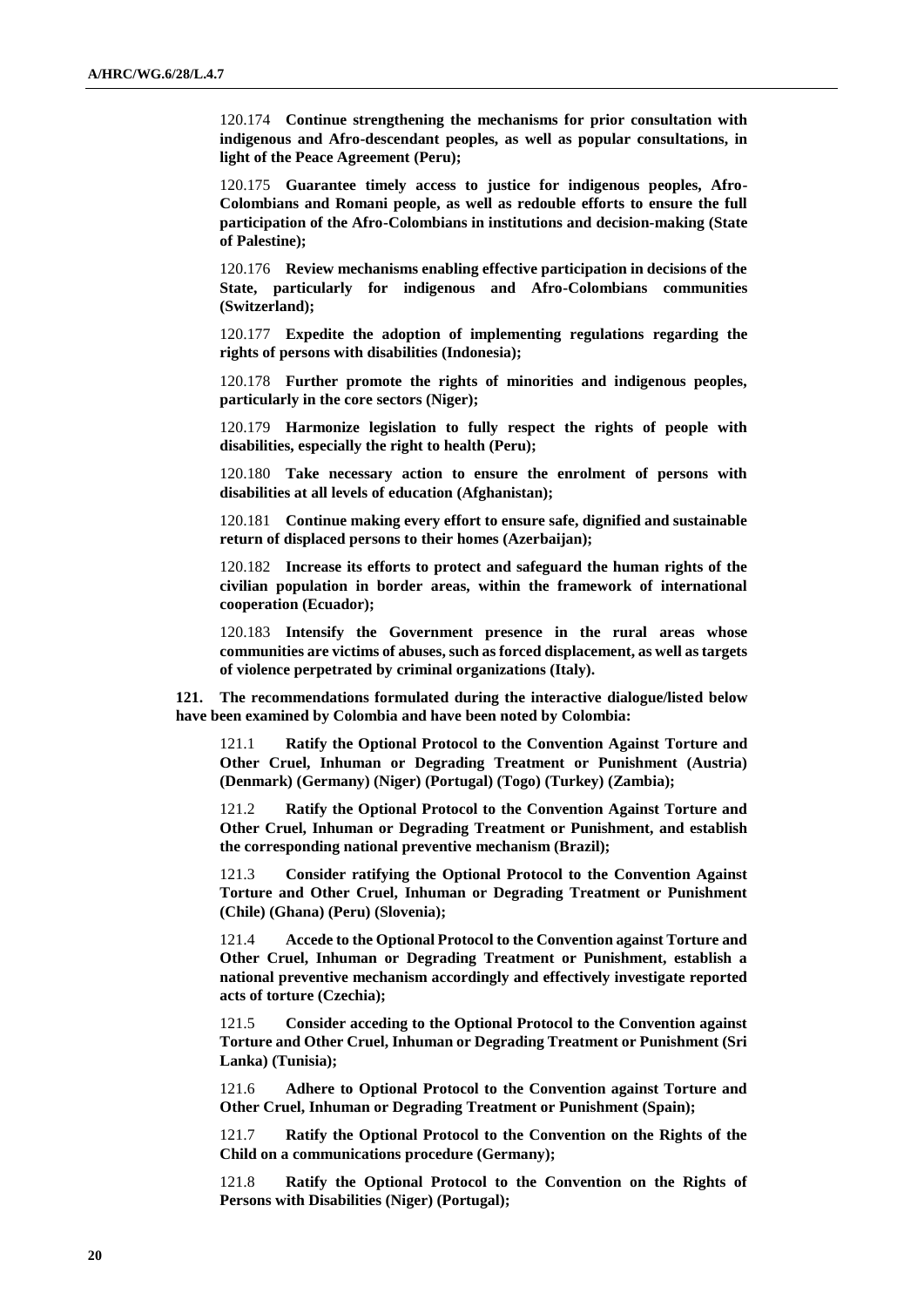121.9 **Consider ratifying the Optional Protocol to the Convention on the Rights of Persons with Disabilities (Chile);**

121.10 **Consider becoming party to the Optional Protocol to the Convention on the Rights of Persons with Disabilities (Cyprus);**

121.11 **Ratify the Optional Protocol to the International Covenant on Economic, Social and Cultural Rights (Portugal) (Zambia);**

121.12 **Ratify the Optional Protocol to the International Pact on Civil and Political Rights and the Optional Protocol to the Convention on the Rights of the Child (Togo);**

121.13 **Ratify other international human rights treaties to which it is not yet a state party (Philippines);**

121.14 **Accede to and fully implement the 1954 Convention relating to the Status of Stateless Persons (Philippines);**

121.15 **Accept the request from the Special Rapporteur on Violence Against Women to undertake an official mission to the country shortly (Uruguay);**

121.16 **Implement two recommendations which Colombia accepted linked to Special Procedures to invite Special Rapporteur on Violence against Women (Zambia);**

121.17 **Introduce a comprehensive definition of racial discrimination in its legislation, in accordance with article 1 of the ICERD (Botswana);**

121.18 **Adopt in its legislation a definition of racial discrimination in line with article 1, paragraph 1, of the International Convention on the Elimination of All Forms of Racial Discrimination (Côte d'Ivoire);**

121.19 **Redouble efforts to decrease overcrowding in prisons of 47,8 % and address the precarious health care situation in those institutions (Bolivarian Republic of Venezuela);**

121.20 **Ensure that there is no impunity and those responsible for political crimes are punished including those for "false positives", for more than five thousands mass graves found and more than nine thousands of victims of paramilitarism (Bolivarian Republic of Venezuela);**

121.21 **Respect due process and the right to defence of persons deprived from their freedom, especially those who are in such condition because of the critical political and social situation (Bolivarian Republic of Venezuela);**

121.22 **Take effective steps to address the prolonged humanitarian crisis, caused by the armed conflict affecting millions of people, especially women and children, as indicated by the reports from the UN agencies and organisations of the civil society (Bolivarian Republic of Venezuela);**

121.23 **Establish an independent and impartial application and decisionmaking procedure for implementing the right to conscientious objection to military service (Croatia);**

121.24 **Prohibit corporal punishment in all settings (Namibia);**

121.25 **Stipulate 18 years as the minimum age of marriage for all children (Namibia);**

121.26 **Prohibit corporal punishment of children in all settings, including at home (Montenegro);**

121.27 **Put in place legal measures to prevent the recruitment of children into the armed forces (Turkey);**

121.28 **Promote efforts to establish guarantees of reparation and reintegration of Colombian refugees abroad that wish to return voluntarily to**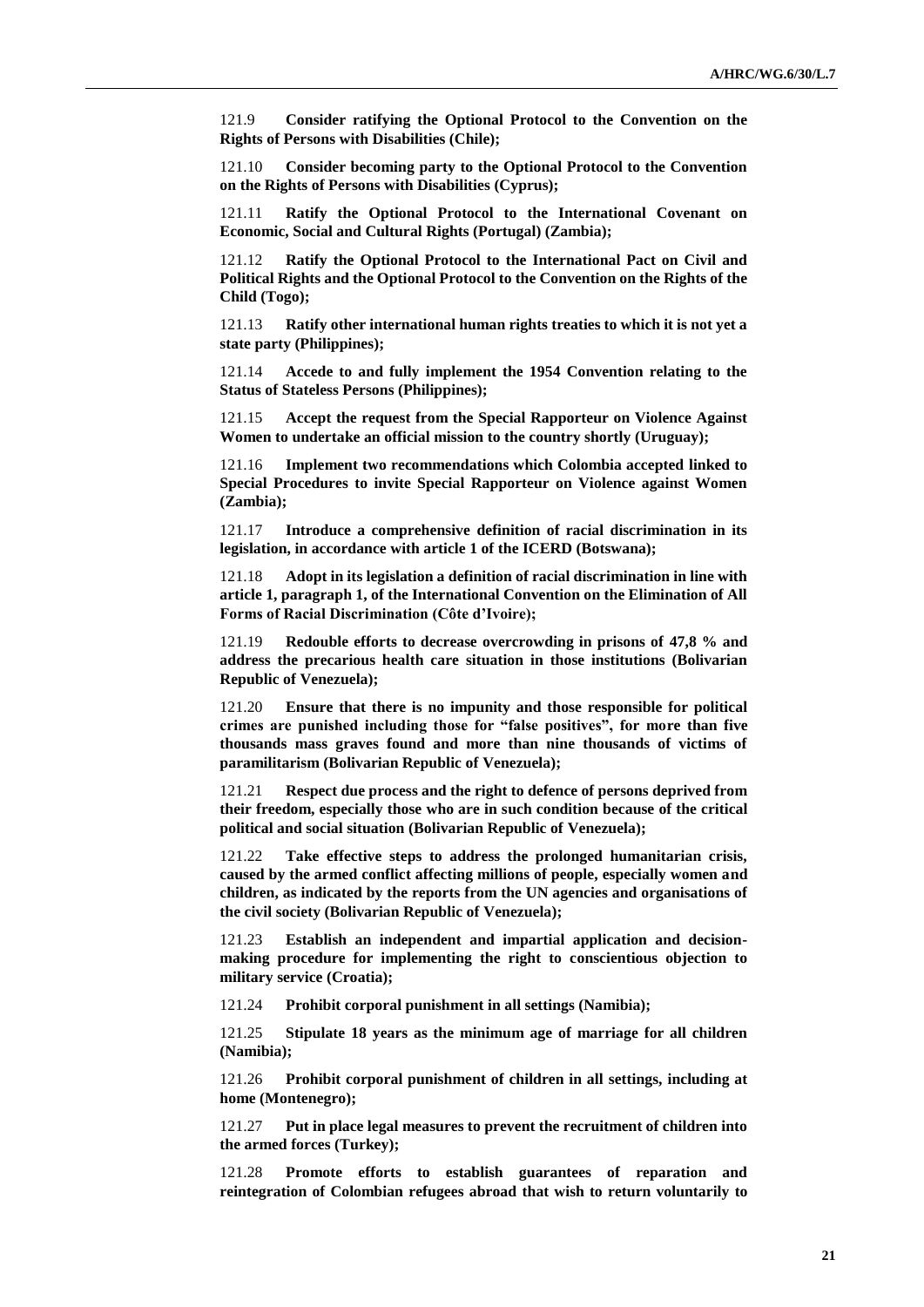**the country, through the Universal System of the Truth, Justice, Reparation and Non-Repetition (Paraguay).**

**122. All conclusions and/or recommendations contained in the present report reflect the position of the submitting State(s) and/or the State under review. They should not be construed as endorsed by the Working Group as a whole.**

# **III. Voluntary pledges and commitments**

**123. Colombia assumed the following voluntary commitments:**

123.1 **Continue the adoption of measures required for the protection of human rights defenders in Colombia;**

123.2 **Continue the implementation of the Final Agreement to End the Conflict and Build a Lasting Peace between the National Government and the FARC-EP;**

123.3 **Continue the peace negotiation process with the ELN;**

123.4 **Initiate the second phase of the National Action Plan on Business and Human Rights;**

123.5 **Continue the promotion of a culture on Human Rights, as an indispensable base for a real reconciliation.**